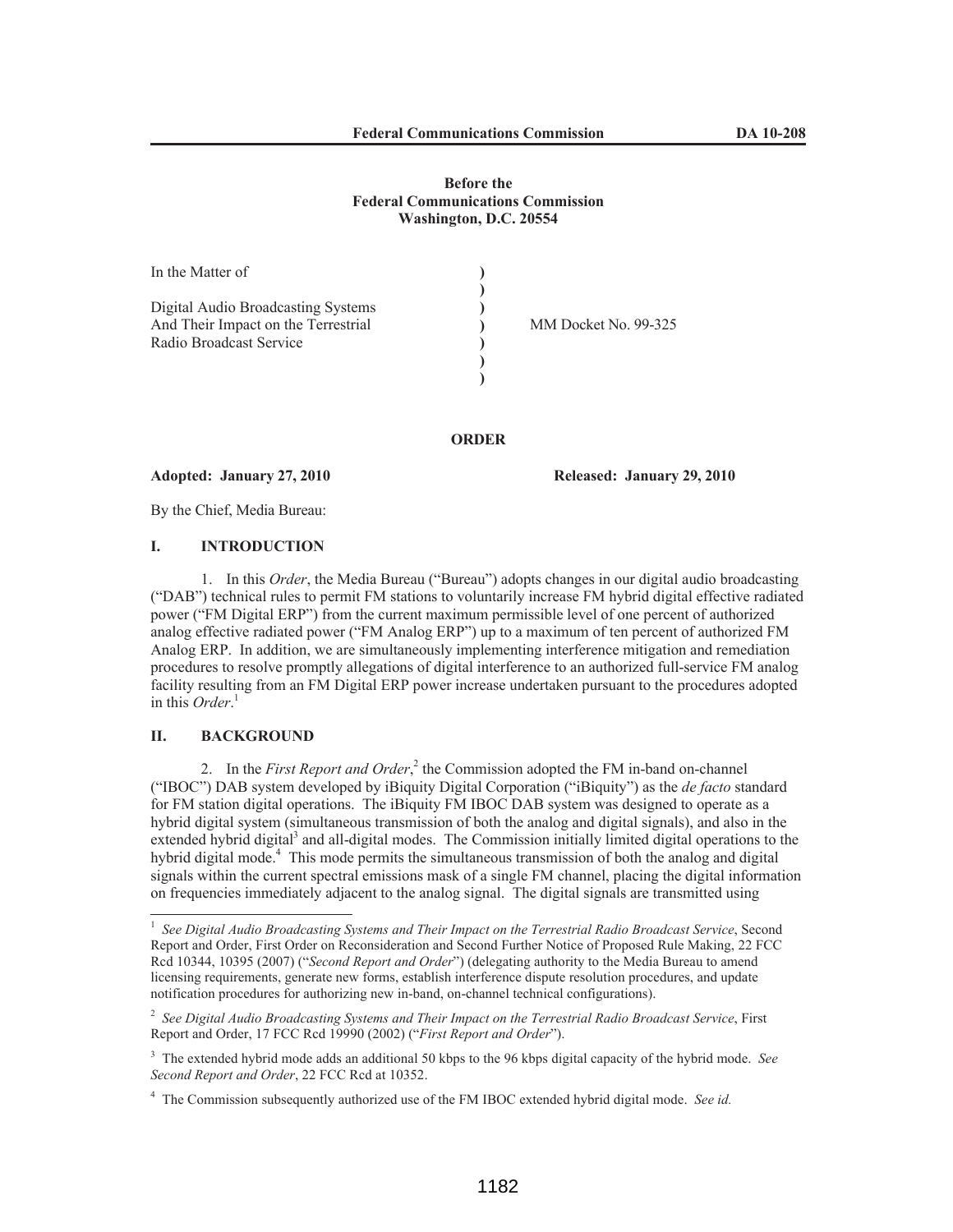orthogonal frequency division multiplexing. An original goal of the developers of the hybrid FM IBOC DAB system was replication of FM analog coverage without adversely affecting either the host analog signal or adjacent channel analog FM operations.<sup>5</sup> iBiquity and several independent parties conducted extensive field and laboratory tests. Based on the National Radio Systems Committee ("NRSC")<sup>6</sup> evaluation of those test results, iBiquity requested and the NRSC approved an FM Digital ERP of one percent of FM Analog ERP (20 decibels below carrier (-20 dBc)). Subsequently, the Commission adopted this digital power level for the hybrid digital mode of its FM IBOC DAB system in the DAB *First Report and Order*. 7

3. Many FM stations promptly commenced hybrid FM IBOC operations. Despite the rigorous testing, it soon became apparent that hybrid FM IBOC digital coverage often did not replicate analog coverage, especially in mobile and indoor environments. Many FM station licensees attributed these reception problems to the extremely low permissible FM Digital ERP. Encouraged by the lack of interference from hybrid FM IBOC operations, a substantial number of early FM licensee adopters and iBiquity concluded that an increase in FM Digital ERP would likely ameliorate, if not completely resolve, reception deficiencies, while still providing adequate protection to the host station and nearby adjacent channel stations. Thereafter, iBiquity embarked on testing to determine the level of FM Digital ERP that would improve FM digital coverage while not adversely affecting existing analog FM operations.

4. In 2007, at the request of individual station licensees, the Commission issued nine authorizations for testing with FM Digital ERP up to 10 dB higher than currently authorized. These experimental authorizations complied with the Commission's FM emissions mask.<sup>8</sup> The station licensees conducted the testing in concert with iBiquity.<sup>9</sup> The results of the test program convinced the licensees and iBiquity that a 10 dB increase would dramatically improve digital signal coverage without creating a significant risk of harmful interference.

5. Based on the results of the experimental operations with increased FM Digital ERP and other studies, on June 10, 2008, a group consisting of 18 radio group owners that operate over 1,200 commercial and noncommercial educational ("NCE") FM stations and the four largest broadcast transmission equipment manufacturers, identifying themselves as "Joint Parties," requested (the "Joint Parties Request") that the Commission generally increase maximum permissible FM Digital  $ERP<sup>10</sup>$  from one percent of a station's authorized analog ERP (-20 dBc) (1% FM IBOC Power") to a maximum of ten percent of a station's authorized analog ERP (-10 dBc) ("10% FM IBOC Power"). The Joint Parties proposed a more restrictive approach for "super-powered" Class B FM stations.<sup>11</sup> Filed concurrently with

<sup>6</sup> The NRSC is an industry group jointly sponsored by the National Association of Broadcasters and the Consumer Electronics Association.

7 *See First Report and Order*, 17 FCC Rcd at 20004.

8 47 C.F.R. § 73.317.

<sup>9</sup> The stations receiving experimental authorizations for increased FM Digital ERP operation in 2007 were: WBEN-FM, Fac. ID No. 22308, Philadelphia, PA; WMGK(FM), Fac. ID No. 25094, Philadelphia, PA; WCSX(FM), Fac. ID No. 25084, Birmingham, MI; WJRZ-FM, Fac. ID No. 31078, Manahawkin, NJ; WKCI-FM, Fac. ID No. 11930, Hamden, CT; KOST(FM), Fac. ID No. 34424, Los Angeles, CA; KROQ-FM, Fac. ID No. 28622, Pasadena, CA; WDHA-FM, Fac. ID No. 49587, Dover, NJ, and WRAT(FM), Fac. ID No. 59530, Point Pleasant, NJ.

<sup>10</sup> The Joint Parties Request refers to FM digital operating power. Since the Commission specifies FM station power as effective radiated power ("ERP"), all references herein will be to FM Digital ERP.

 $11$  Super-powered FM stations are stations that have effective radiated powers in excess of the maximum permitted for their class, or stations with authorized facilities that produce a reference contour that exceeds the pertinent

(continued....)

<sup>5</sup> *See Petition for Rulemaking*, USA Digital Radio Partners, L.P., RM-9395, filed Oct. 7, 1998, ("USA Digital Petition") at 41.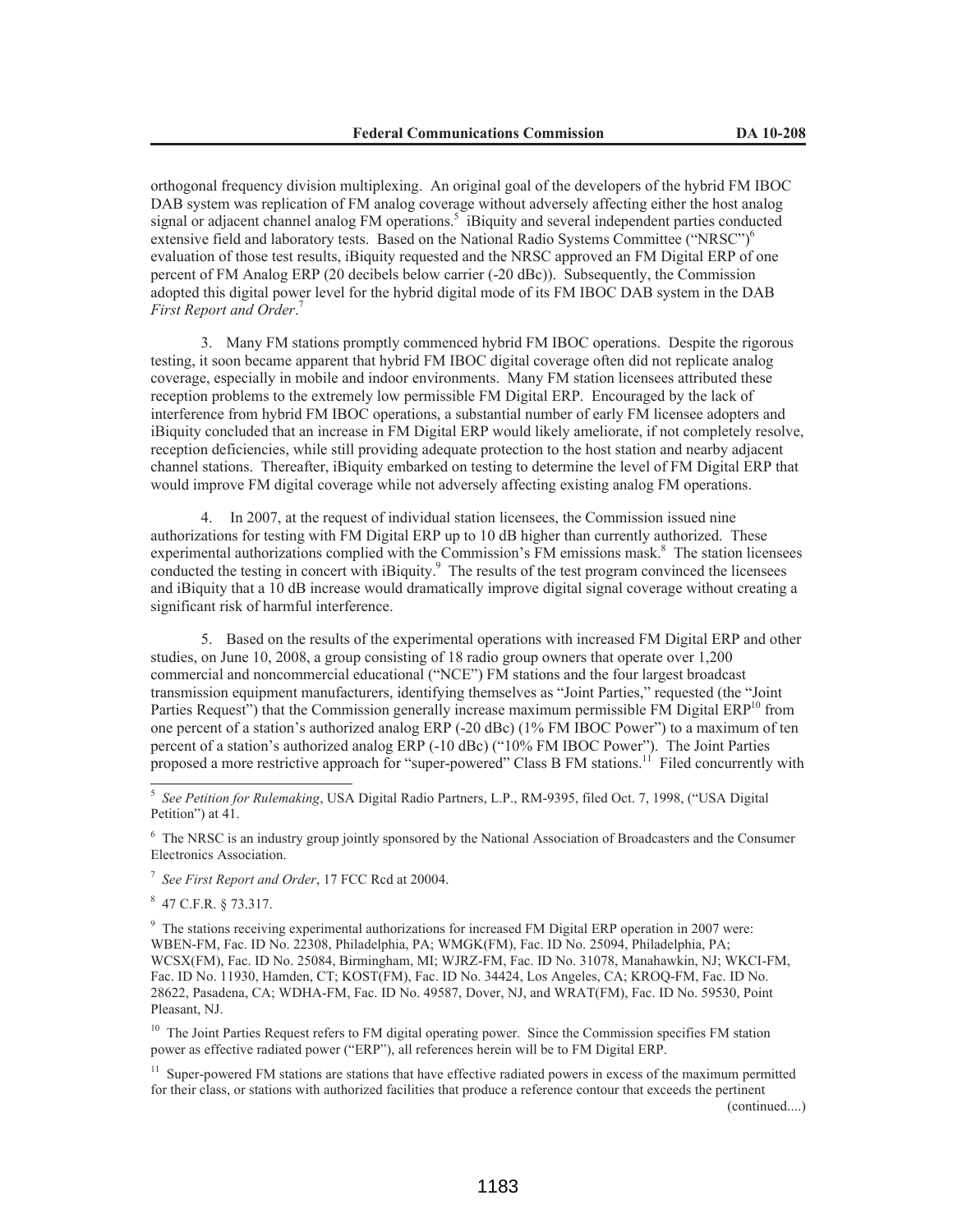and in support of the Joint Parties Request was an iBiquity technical report evaluating its higher digital power field tests. This report examined the impact of a 10 dB increase on digital broadcasting, the compatibility with analog broadcasting, and the potential interference effects.<sup>12</sup> The Joint Parties also requested that the Commission establish a procedure for investigating and resolving reasonably documented allegations of harmful interference resulting from increased FM Digital ERP operation.

6. On July 18, 2008, National Public Radio, Inc. ("NPR") submitted its *Report to the Corporation for Public Broadcasting, Digital Radio Coverage & Interference Analysis (DRCIA) Research Project* (the "DRCIA Project Report"), a research report and findings on digital radio coverage and interference. As stated in the DRCIA Project Report, CPB created the DRCIA Project with three primary goals: 1) to determine the coverage capabilities of legacy analog FM service; 2) to determine the coverage capabilities of IBOC DAB service; and 3) to evaluate the impact of the digital transmissions on reception of analog FM service.<sup>13</sup> The DRCIA Project Report included a "worst case" analysis of the coverage and interference that would result if every currently authorized FM station operated hybrid FM IBOC facilities at 1% FM IBOC Power and at 10% FM IBOC Power. NPR concluded that at 1% FM IBOC Power, the mobile, indoor and portable digital coverage achieved by most FM stations would not replicate analog coverage, but that at 10% FM IBOC Power most FM stations could achieve digital mobile, portable and indoor coverage levels which either met or exceeded comparable analog coverage levels. However, based on the results of its study, NPR opposed an unqualified 10 dB increase because the DRCIA Project Report predicted substantial interference to analog reception of first-adjacent and second-adjacent channel analog FM stations. Based on these findings, NPR recommended that further studies should be undertaken relating to the viability of single frequency networks, FM boosters, asymmetrical sideband power levels and improved radio receivers before any Commission action on an increase in FM Digital ERP.

7. In response to the Joint Parties and NPR filings, on October 23, 2008, the Bureau released a Public Notice<sup>14</sup> seeking comment on the FM Digital ERP increase request and the associated technical studies. The Bureau received comments and reply comments from over 60 parties. Some commenters expressed unqualified support for<sup>15</sup> and others unqualified opposition to<sup>16</sup> the proposed digital power

<sup>15</sup> *See, e.g.,* Comments of William Cordell at 1, John W. Haralson at 2, Seton Hall University at 1, Brian Kirby at 4, Julian H. Booker at 1, Ford Motor Company at 2, BMW of North America at 2, iBiquity at 2, Backyard Broadcasting, LLC et al (Joint Parties) at 1, Consumer Electronics Association at 3, National Association of Broadcasters at 4, and Mt. Wilson FM Broadcasters. Inc. at 1.

<sup>(...</sup>continued from previous page)

maximum class contour distance, as specified in § 73.211. For these stations, the Joint Parties recommend permitting an increase in FM Digital ERP to the greater of either 1) 20 dB below the station's currently authorized analog power (the currently permissible hybrid FM IBOC digital ERP level); or 2) at least 10 dB below the maximum analog power for the station class adjusted for height.

<sup>12</sup> *See HD Radio™ System Test Report, Compatibility and Performance Tests at Elevated FM Digital Power Level*, MM Docket No. 99-325.

<sup>13</sup> *See DRCIA Project Report* at 4.

<sup>&</sup>lt;sup>14</sup> Comment Sought on Joint Parties Request for FM Digital Power Increase and Associated Studies, Public Notice, DA 08-2340 (MB *rel*. Oct. 23, 2008) ("*October 2008 Public Notice*").

<sup>16</sup> *See, e.g.,* Comments of Brian Gregory at 1, Chris Kantack at 1, Robert D. Young at 1, Tim Houser at 1, Ann Lynch at 1, James S. Bumpous at 1, Barry D. McLarnon at 7, Brian J. Henry at 1, Bernard Wise at 1, Jeff Johnson at 1, Robert M. Fiocchi at 1, Jonathan E. Hardis at 13, Marshfield Broadcasting Company, Inc. at 3, Leigh Robartes at 1, Edgar C. Reihl, P.E. at 2, Paul Dean Ford, P.E. at 1, Brown Broadcasting Service, Inc. at 3, Stephen Shultis at 1, Association of Public Radio Engineers, Inc. at 3, Prometheus Radio Project *et al* at 1, Talley Broadcasting Corporation at 5, and Rhode Island Public Radio at 1.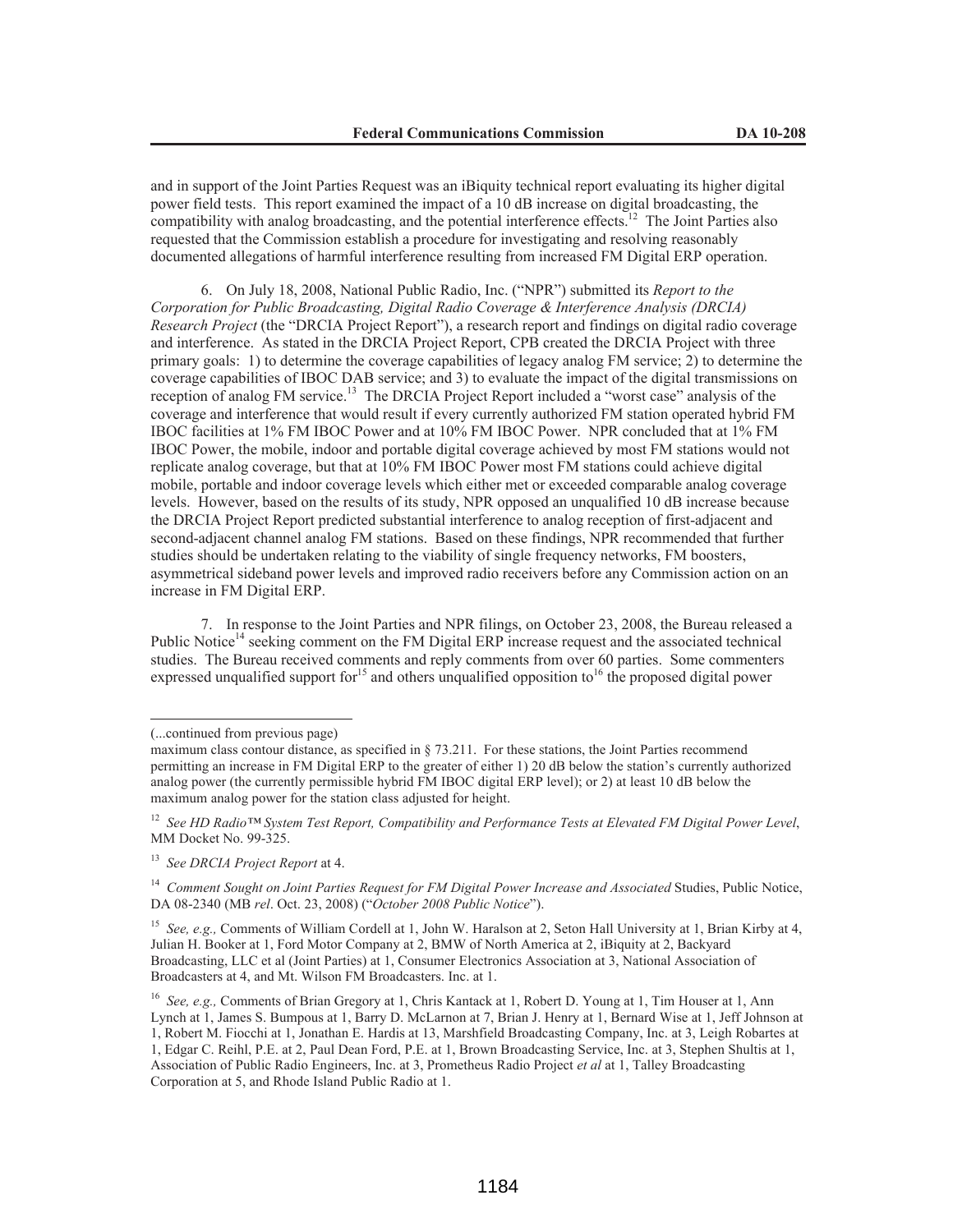increase. Some commenters favored either a limited or incremental approach.<sup>17</sup> Several commenters supported the adoption of a processing policy to permit FM Digital ERP increases only on a case-by-case basis,<sup>18</sup> while others suggested that the Commission use minimum distance separation or contour protection standards.<sup>19</sup> Concerns about the impact of the proposed FM Digital ERP increase on the analog operations of full-service FM stations,<sup>20</sup> as well as on the analog operations of low power FM ("LPFM") and FM translator stations<sup>21</sup> were received. Numerous commenters who discussed interference concerns urged the Commission to adopt FM digital interference mitigation and remediation procedures in connection with any decision to permit an FM Digital ERP increase.<sup>22</sup> Some discussed the potential of asymmetrical sideband power levels to limit interference to closely spaced first-adjacent channel analog stations and single frequency networks and synchronous boosters to improve FM digital coverage in lieu of an increase in FM Digital ERP.<sup>23</sup> A list of parties submitting comments and reply comments in response to the *October 2008 Public Notice* is included as Appendix A.

8. In April 2009, NPR commenced additional testing to develop metrics for assessing the potential for interference from higher-powered FM digital operations. When this testing commenced, NPR estimated that the tests would be completed in late summer 2009, and that the test results would be submitted to the Commission in September 2009.

9. As of May 2009, the *October 2008 Public Notice* had helped generate an extensive record on the requested digital power increase. Also on file were both the Joint Parties Request seeking an expeditious increase in FM Digital ERP and NPR's conflicting request to withhold action pending completion of its additional tests. On May 22, 2009, the Media Bureau released a second Public Notice<sup>24</sup> specifically requesting public comment on the following four issues:

<sup>21</sup> *See, e.g.,* Comments of James S. Bumpous at 2, H. Donald Messer at 3, Leigh Robartes at 1, Educational Information Corporation at 5, Mullaney Engineering, Inc. at 2 and National Translator Association at 3, Mark D. Humphrey at 5 and Prometheus Radio Project at 4.

<sup>22</sup> *See, e.g.,* Comments of Simmons Media Group, LLC at 2, Paul S. Lotsof at 2, Consumer Electronics Association at 5 and Mt. Wilson FM Broadcasters, Inc. at 7.

<sup>23</sup> *See, e.g.,* Comments of Seton Hall University at 1, Brian Kirby at 2, Jonathan E. Hardis at 8, The Moody Bible Institute of Chicago at 4, Augusta Radio Fellowship Institute, Inc. at 5, Houston Christian Broadcasters, Inc. at 4, Mark D. Humphrey at 6, Association of Public Radio Engineers, Inc. at 4 and Mt. Wilson FM Broadcasters, Inc. at 5.

<sup>17</sup> *See, e.g.,* Comments of Seton Hall University at 1, Hampton Roads Educational at 1 and Houston Christian Broadcasters, Inc. at 4.

<sup>&</sup>lt;sup>18</sup> *See, e.g.,* Comments of Radio Training Network, Inc. at 2, Lehigh Valley Community Broadcasters Association at 1, International Association of Audio Information Services at 2 and Educational Media Foundation at 9.

<sup>&</sup>lt;sup>19</sup> See, e.g., Comments of Douglas L. Vernier, V-Soft Communications LLC at 5, The Moody Bible Institute of Chicago at 3, Augusta Radio Fellowship Institute, Inc. at 4, Houston Christian Broadcasters, Inc. at 3 and National Public Radio at 14.

<sup>20</sup> *See, e.g.,* Comments of James S. Bumpous at 2, H. Donald Messer at 3, Simmons Media Group, LLC at 1, Robert M. Fiocchi at 1, Douglas L. Vernier, V-Soft Communications LLC at 3, WOLF Radio, Inc. at 1, Jonathan E. Hardis at 2, Marshfield Broadcasting Company, Inc. at 1, Educational Information Corporation at 2, The Moody Bible Institute of Chicago at 3, Educational Media Foundation at 3, Brown Broadcasting Service, Inc. at 1, Association of Public Radio Engineers, Inc. at 3, Talley Broadcasting Corporation at 5 and National Public Radio at 4.

<sup>24</sup> *Comment Sought on Specific Issues Regarding Joint Parties Request for FM Digital Power Increase and Associated Technical Studies,* Public Notice, 24 FCC Rcd 5818 (MB 2009) ("*May 2009 Public Notice*").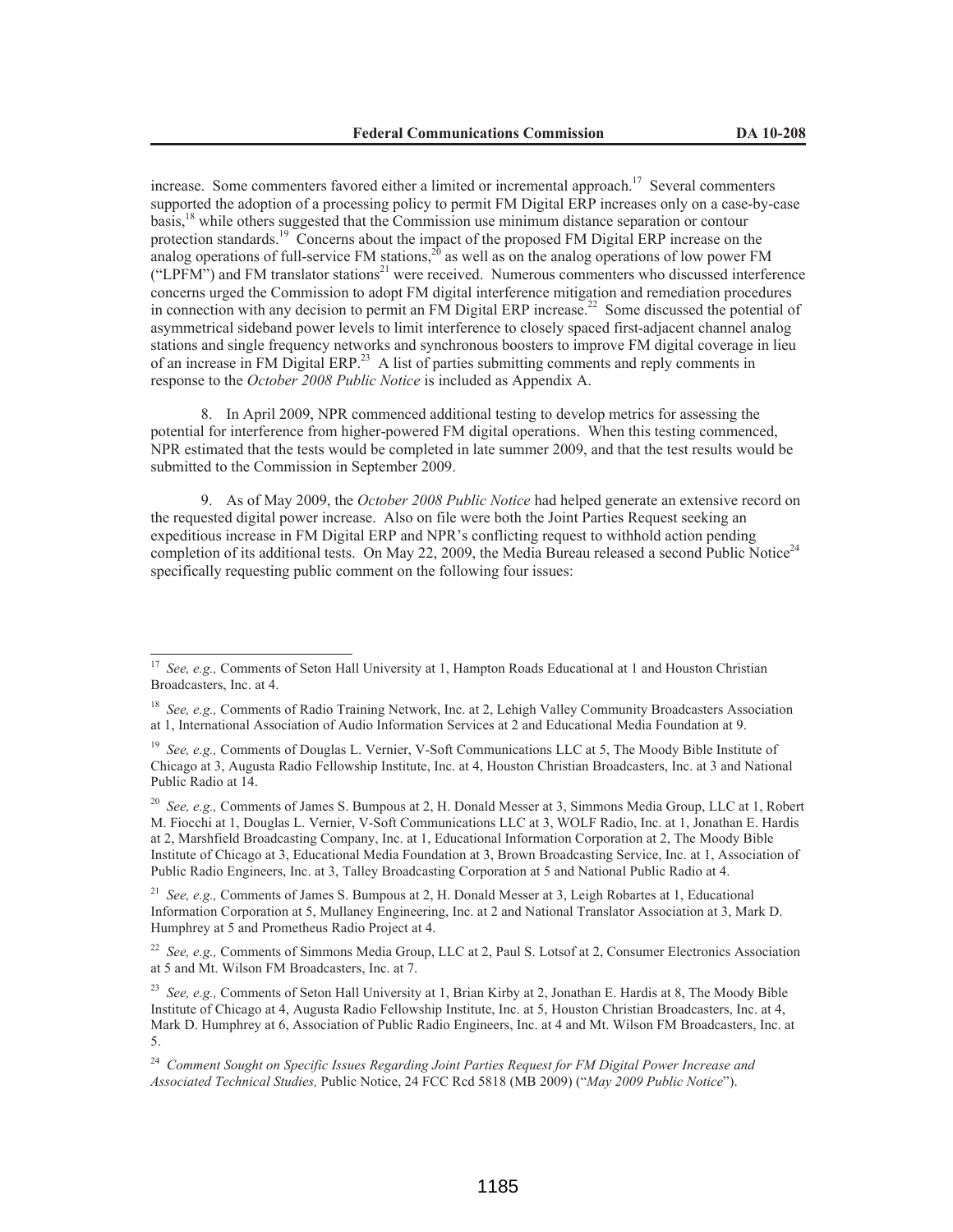A. Whether the Bureau should defer consideration of the Joint Parties' requested power increase until the completion of and comment on the further NPR studies?<sup>25</sup>

B. Whether the record in this proceeding, the real-world experience gained from over 1,500 FM stations operating for several years in the hybrid mode and the record of experimental authorizations at higher digital ERP levels warrant an increase in maximum digital ERP as proposed by the Joint Parties or support a provisional power increase of some lesser extent than that requested by the Joint Parties?

C. If the Commission does adopt a power increase, whether it should also establish standards to ensure the lack of interference to the analog signals of stations operating on first adjacent channels? Should such standards apply to, i.e., require the protection of LPFM stations operating on first adjacent channels?

D. Finally, if the Commission does adopt a power increase, whether it should also establish more explicit procedures to resolve digital-into-analog interference complaints?

10. The Commission received approximately the same number of comments in response to the *May 2009 Public Notice* as it had to the *October 2008 Public Notice*. A list of parties submitting comments and reply comments in response to the May 2009 Public Notice is included as Appendix B.

11. On November 4, 2009, NPR submitted to the Commission the results of its further evaluation of operations at higher digital power levels, a study titled "Report to the FCC on the Advanced IBOC Coverage and Compatibility Study" ("AICCS Project Report"). NPR stated in the AICCS Project Report that "the main test goal of this study is to understand consumers' reactions to analog radio broadcasts in a mobile environment when digital ERP is increased."<sup>26</sup> As part of its test procedures, NPR assembled a Working Group and a Peer Review Group, consisting of NPR and Corporation for Public Broadcasting participants, as well as members representing the Joint Parties, iBiquity, the National Association of Broadcasters ("NAB"), the Consumer Electronics Association ("CEA") and others with an interest in terrestrial FM digital broadcasting. A full listing of the Working Group and Peer Review Group participants is contained in the AICCS Project Report.<sup>27</sup>

12. Based on its AICCS Project findings, NPR concluded that a blanket 6 dB increase in FM Digital ERP (from -20 dBc to -14 dBc) was acceptable for most FM stations, and that using a formula it developed based on its testing,<sup>28</sup> certain FM stations could increase FM Digital ERP up to a maximum of 10 dB (from -20 dBc to -10 dBc).<sup>29</sup> Subsequently, NPR reached an agreement (the "Agreement") with iBiquity modeled on the AICCS Project Report findings. iBiquity and NPR jointly submitted a proposal to the Commission on November 5, 2009, in which they:

<sup>25</sup> As discussed *infra*, NPR recently submitted its further test results. Accordingly, this issue is moot.

<sup>&</sup>lt;sup>26</sup> See AICCS Project Report at 3.

<sup>27</sup> *Id* at 7 and 40.

<sup>&</sup>lt;sup>28</sup> See AICCS Project Report at Appendix J.

<sup>29</sup> On January 4, 2010, Media Access Project, on behalf of Prometheus Radio Project, filed an *Ex Parte* N*otice* ("*MAP 2010 Ex Parte*") questioning the AICCS Project test methodology and alleging that the results of the AICCS Project are insufficient to justify a blanket increase in FM Digital ERP. On January 6, 2010, Alan W. Jurison ("Jurison") filed *Ex Parte Comments ("Jurison Comments")* also questioning the AICCS Project test methodology and alleging that the results of the AICCS Project show that the proposed blanket 10 dB increase in FM Digital ERP would not cause objectionable interference to first-adjacent channel analog FM operations in most, if not all, cases.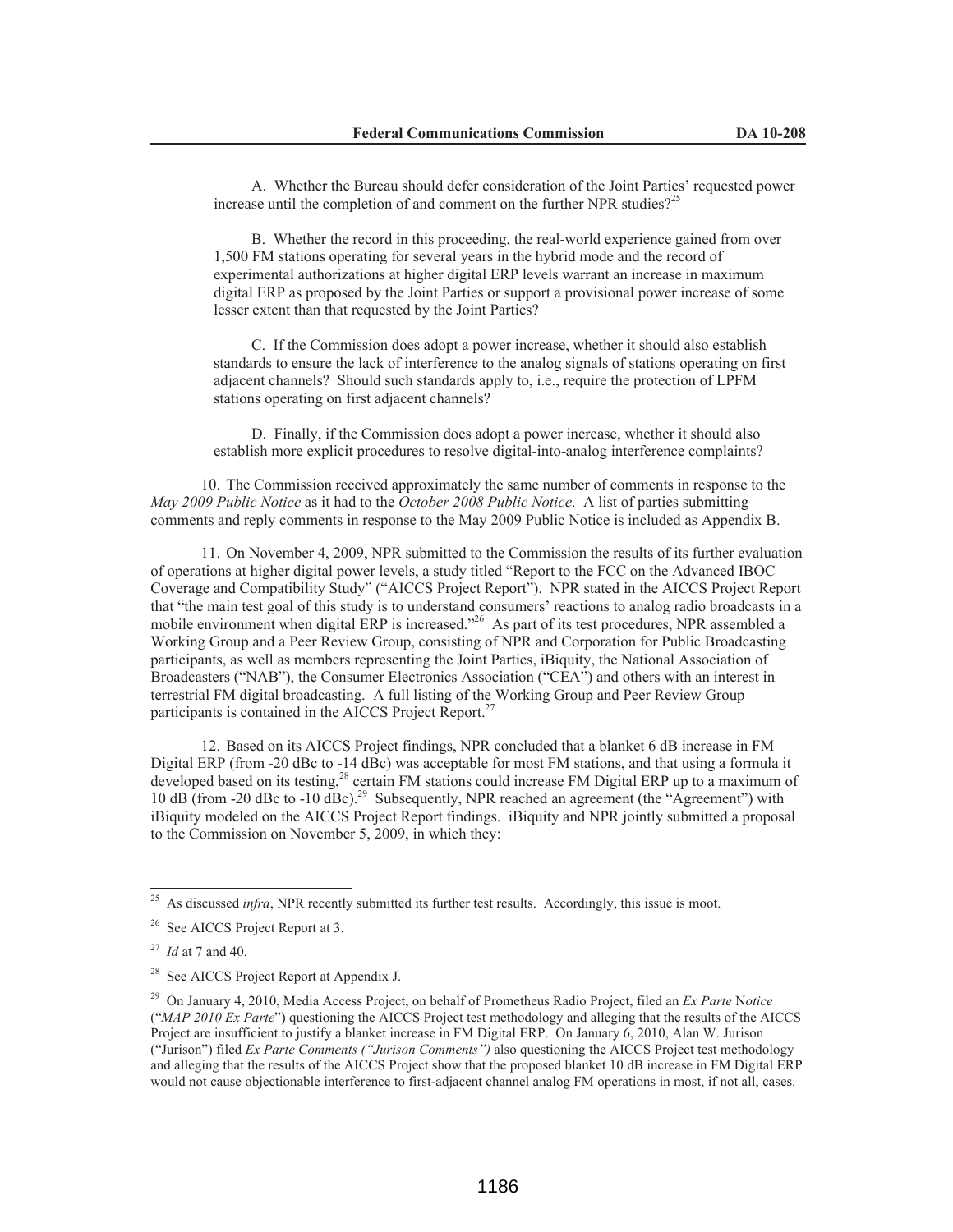i) endorsed a blanket 6 dB increase in FM Digital ERP above the currently maximum permissible level of -20 dBc for all FM stations except grandfathered, super-powered Class B stations, which would be limited to the higher of -20 dB relative to their analog carrier as is currently permitted, or at least 10 dB below the maximum analog power authorized for this class of station as adjusted for height, absent any grandfathered super power;

ii) agreed that additional FM Digital ERP increases in excess of 6 dB are possible depending on conditions that limit harmful interference to analog FM operations, and that allowable FM Digital ERP for such increases should be determined using the following formula with regard to first-adjacent channel stations:

Allowable IBOC power =  $[2.27*(60-HBOC station F(50,10) dBµ)]-33.6$ ];

iii) requested that the Commission adopt specific procedures to remediate harmful interference from any station increasing FM Digital ERP above the current -20 dBc level;

iv) suggested that the Commission reserve the right to revisit the matter of FM Digital ERP in the future if widespread instances of harmful interference results from increased FM Digital ERP operations; and

v) stated iBiquity's and NPR's commitment to undertake additional research on FM IBOC DAB single frequency network system design and to develop software to permit asymmetrical digital sideband power levels. They also agreed to collaborate on low bit rate codecs and conditional access for radio reading services.<sup>30</sup>

### **III. DISCUSSION**

# **A. FM Digital ERP Increase**

13. *Voluntary Increases Up to 6 dB.* Virtually all of the licensees of the nearly 1,500 commercial and NCE FM stations currently operating hybrid FM digital facilities have concluded that the coverage resulting from their operations at maximum permissible FM Digital ERP levels does not replicate analog coverage, and that indoor and portable coverage are particularly and significantly diminished.<sup>31</sup> Both the iBiquity and NPR studies confirm these service limitations. Moreover, the number of notifications of the commencement of hybrid FM digital operations has dropped significantly over the past two years.<sup>32</sup> Based on these findings, we conclude that it is important to increase FM Digital ERP to improve FM digital coverage and to eliminate regulatory impediments to FM digital radio's ability to meet its full potential and deliver its promised benefits.

14. Since the commencement of 1% FM IBOC Power operations in 2004, the Bureau has not received any well documented complaints of interference to analog FM stations from digital signals. Since May 2006, the Media Bureau issued a total of 15 experimental authorizations to permit operations at up to 10% FM IBOC Power, including authorizations for ten grandfathered short-spaced stations with as many as four first-adjacent channel short spacings.<sup>33</sup> Some of these short spacings are severe. These

See November 5, 2009, iBiquity/NPR letter to the Secretary, MM Docket No. 99-325.

<sup>31</sup> *See* Comments of iBiquity at 2, NAB at 2, Joint Commenters at 2.

<sup>32</sup> In 2003-2004, the Bureau received approximately 180 notifications; in 2005, 301 notifications; in 2006, 327 notifications; in 2007, 354 notifications; in 2008, 210 notifications; and in 2009, 128 notifications.

<sup>&</sup>lt;sup>33</sup> The stations receiving experimental authorizations for increased FM Digital ERP were: WBEN-FM, Fac. ID No. 22308, Philadelphia, PA; WMGK(FM), Fac. ID No. 25094, Philadelphia, PA; WCSX(FM), Fac. ID No. 25084,

<sup>(</sup>continued....)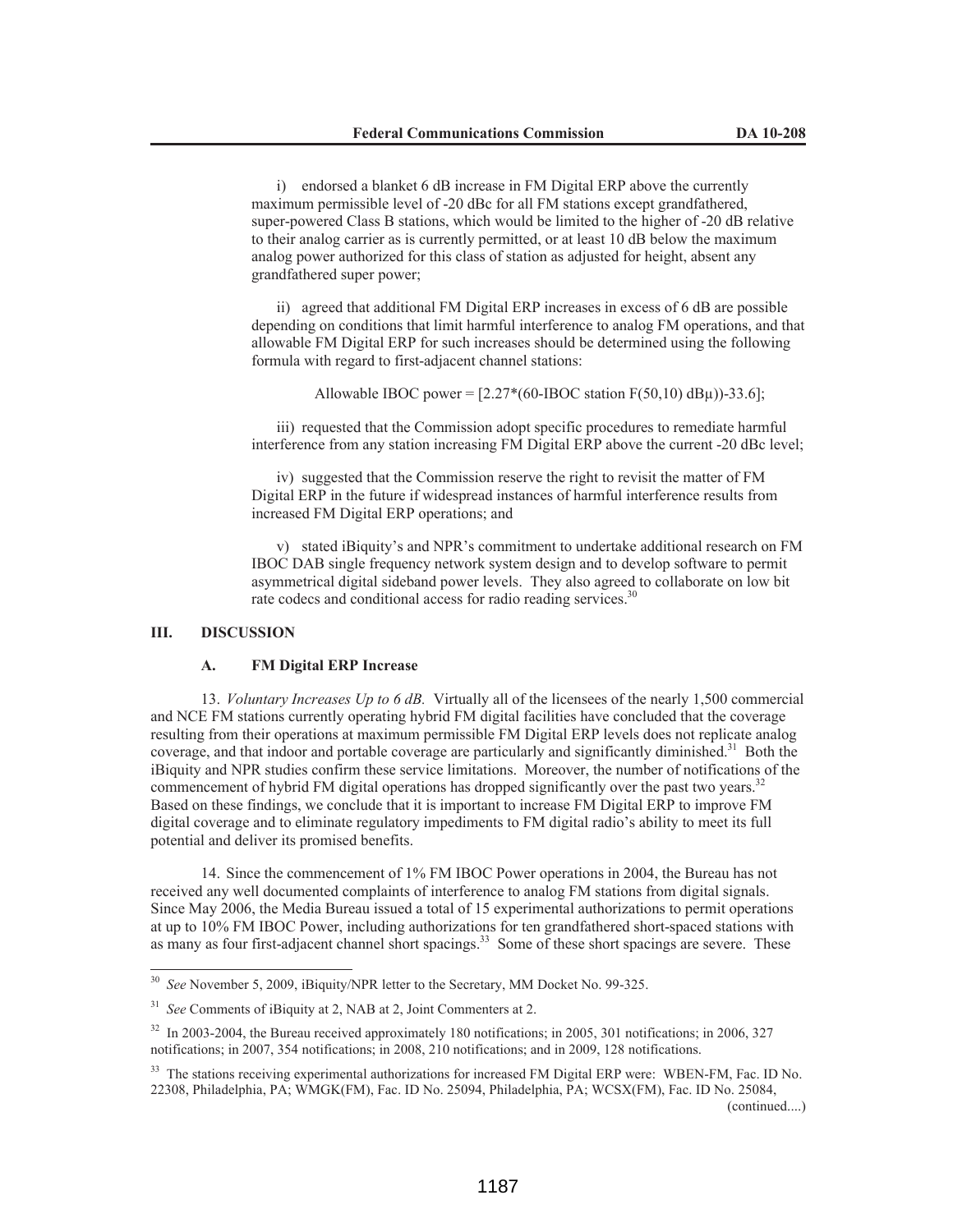stations operated their FM digital facilities with different levels of increased FM Digital ERP throughout the experimental period, with the preponderance of the time spent operating with the maximum permissible FM Digital ERP of -10 dBc. The Bureau did not receive any complaints of interference to analog FM stations from licensees of analog FM stations or the listening public as a result of the experimental operations.<sup>34</sup>

15. In the *MAP 2010 Ex Parte*, Prometheus asserts that the results of the AICCS Project do not support a blanket FM Digital ERP increase, and that "the Commission should only consider the increase after the NPR Labs Study can provide results of interference levels within the protected contours of stations, since, given the magnitude of the results as currently reported, it is likely that the interference inside the protected contours also will be significant."<sup>35</sup> Although opining that the AICCS Project testing is flawed, Jurison asserts that the data submitted in the AICCS Project Report "suggests that all stations should be allowed a blanket -10 dBc."<sup>36</sup> He also states that the structured increase in FM Digital ERP specified in the Agreement is cumbersome; that the AICCS Project interference analysis is flawed; that grandfathered, super-powered Class B stations should not be excluded from any blanket digital power increase; and that digital interference complaints should be resolved using the procedures set forth in the Agreement.<sup>37</sup> We have reviewed the AICCS Project Report, the Agreement submitted by NPR and iBiquity, the *MAP 2010 Ex Parte* and the *Jurison Comments*. Based on our analysis of these documents and data, as well as five years of interference-free FM hybrid digital operations by approximately 1500 stations, we are convinced that an immediate voluntary 6 dB increase in FM Digital ERP is appropriate for all FM stations except super-powered FM stations.<sup>38</sup> The Agreement would restrict the maximum permissible FM Digital ERP for super-powered Class B stations only. The technical concerns which support this restriction, however, are equally applicable to all super-powered stations. Accordingly, we are extending the limitation of FM Digital ERP to all classes of super-powered FM stations.<sup>39</sup> The maximum permissible FM Digital ERP for these stations will be limited initially to the higher of either the currently permitted -20 dBc level or 10 dB below the maximum analog power that would be authorized for the class of the super-powered FM station adjusted for the station's antenna height above average terrain ("HAAT"), predicted in accordance with Section 73.211(b).<sup>40</sup> In order for a licensee to determine if its FM station is, by definition, a super-powered FM station, the Bureau will provide an FM Super-Powered Maximum Digital ERP Calculator (the "Calculator") on the Bureau's Audio Division web

<sup>(...</sup>continued from previous page)

Birmingham, MI; WJRZ-FM, Fac. ID No. 31078, Manahawkin, NJ; WKCI-FM, Fac. ID No. 11930, Hamden, CT; KOST(FM), Fac. ID No. 34424, Los Angeles, CA; KROQ-FM, Fac. ID No. 28622, Pasadena, CA; WDHA-FM, Fac. ID No. 49587, Dover, NJ; WRAT(FM), Fac. ID No. 59530, Point Pleasant, NJ; WKLB-FM, Fac. ID No. 10542, Waltham, MA; WMGQ(FM), Fac. ID No. 55179, New Brunswick, NJ; KJAQ(FM), Fac. ID No. 1091, Seattle, WA; KCRB-FM, Fac. ID. No. 42970, Bemidji, MN; KUHF(FM), Fac. ID No. 69150, Houston, TX, and KUVO(FM), Fac. ID No. 16687, Denver, CO.

<sup>&</sup>lt;sup>34</sup> We note that Rhode Island Public Radio reported interference from the experimental increased FM Digital ERP facilities of WKLB-FM, Fac. ID No. 10542, Waltham, MA, to analog FM station WRNI-FM, Fac. Id No. 22874, Narragansett Pier, RI, in its Comments filed in MM Docket No. 99-325 on January 12, 2009, but did not file an interference complaint with the Commission.

<sup>35</sup> *See MAP 2010 Ex Parte* at 2.

<sup>36</sup> *See Jurison Comments* at 16.

<sup>37</sup> *See Jurison Comments, passim*.

<sup>&</sup>lt;sup>38</sup> We disagree with the *MAP 2010 Ex Parte* conclusion that further testing is necessary. In particular, we note that the complaint procedures discussed *infra* will provide a reliable mechanism for identifying and promptly resolving instances of interference to analog signals.

<sup>&</sup>lt;sup>39</sup> Less than two percent of the approximately 9,600 licensed FM stations are super-powered.

 $40$  47 C.F.R. § 73.211(b).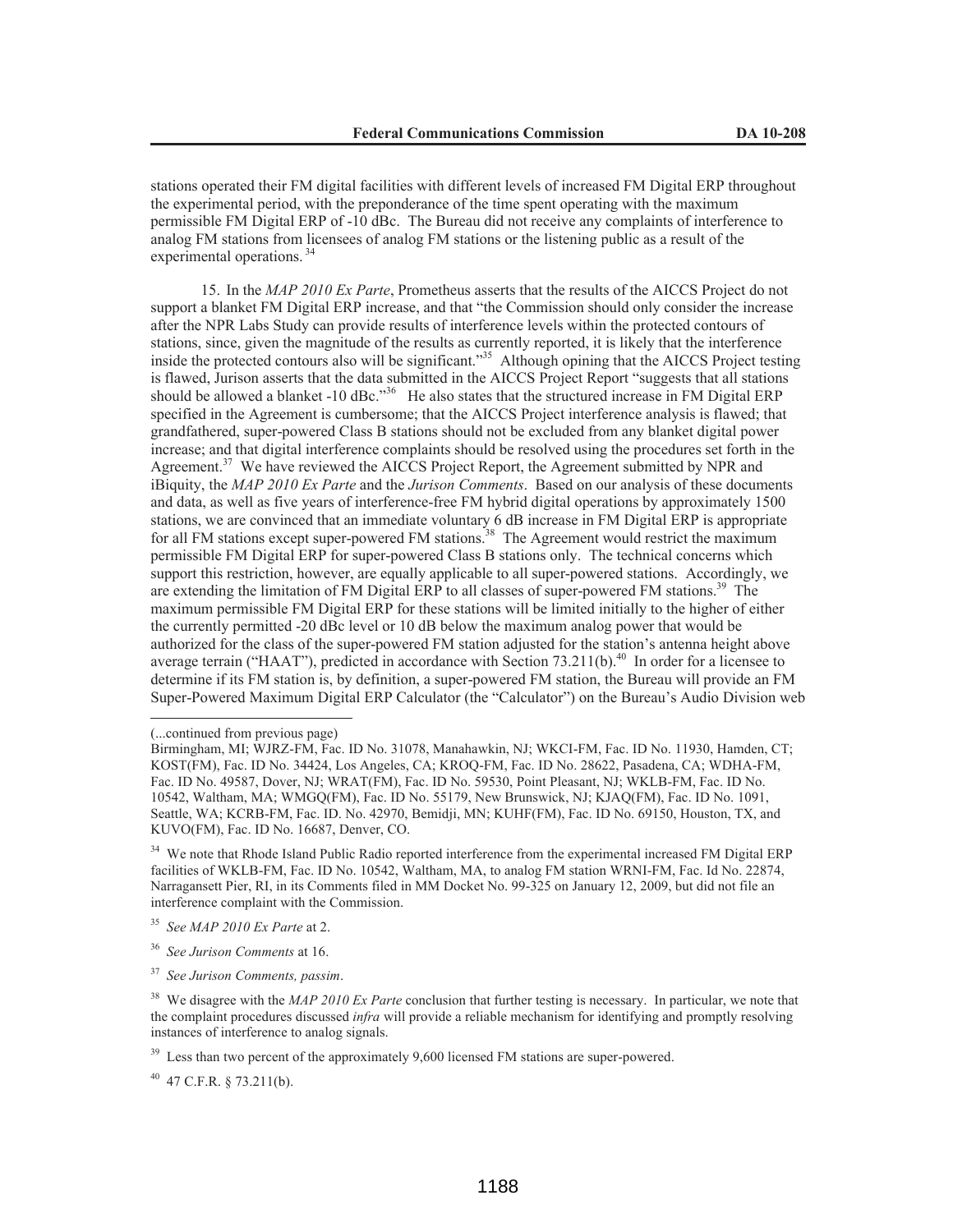page (http://www.fcc.gov/mb/audio/digitalFMpower.html). The Calculator will require the licensee to enter the FM station's call sign and Facility ID Number. Based on the station's authorized facilities, the Calculator will compare the station's reference contour with the appropriate class contour to determine if the station is a super-powered FM station. If it is, the Calculator will then determine maximum permissible FM Digital ERP for the station. The licensee of a super-powered FM station must file an application, in the form of an informal request, for any increase in the station's FM Digital ERP.

16. Consistent with the IBOC notification procedures that the Commission adopted in the *First*  and *Second Reports and Orders*, and with the Bureau's delegated authority to implement new IBOC notification procedures to authorize new IBOC technical configurations,<sup>41</sup> beginning on the effective date of this *Order*, eligible FM stations may commence operation with FM digital operating power up to -14 dBc (that is, up to a 6 dB increase), and must electronically notify the Media Bureau of increased power FM digital operation within 10 days of commencement using the Digital Notification form available in the Media Bureau's Consolidated Database System ("CDBS") Electronic Filing System (https://licensing.fcc.gov/prod/cdbs/forms/prod/cdbs\_ef.htm). Eligible FM stations wishing to commence increased power FM digital operation before the effective date of this *Order* may file a request for Special Temporary Authorization ("STA").<sup>42</sup>

17. *Increases Over 6 dB.* In the Agreement, iBiquity and NPR recommended that the Commission permit, by application, additional FM Digital ERP increases beyond the blanket 6 dB increase, up to a maximum increase of 10 dB. They also proposed a formula to set maximum allowable FM Digital ERP. The formula is based on the highest value of the field strength of the "interfering" FM station's analog signal along the protected 60 dBµ service contour of a potentially affected first-adjacent channel FM station. In Appendix J of the AICCS Project Report, NPR outlines the procedure to follow to determine a station's allowable FM operating power using the formula in the Agreement. NPR notes that this procedure assumes that the FM station is using the same transmitting site and antenna for both the analog and digital operations, and that use of a different digital transmitter site and/or antenna must be considered separately.

18. The Agreement specifies that FM station eligibility for digital ERP increases beyond 6 dB is based upon protection of an analog station's 60 dBµ contour. We recognize that the Commission's Rules specify different protected contours for Class A, C3, C2, C1, C0 and C FM stations (60 dBµ) than for Class B1 FM stations (57 dB $\mu$ ) and Class B FM stations (54 dB $\mu$ ) in the non-reserved band. However, for the limited purpose of determining maximum permissible FM Digital ERP greater than -14 dBc, we will base all predictions of maximum permissible FM Digital ERP on calculations at the potentially affected analog FM station's 60 dBµ contour. However, the mitigation and remediation procedures set forth below will apply to all instances of alleged interference within the protected service contours of potentially affected stations.

19. As NPR and iBiquity have proposed, we will require a licensee to submit an application to the Bureau, in the form of an informal request, for any increase in FM Digital ERP beyond 6 dB. The Bureau's experience with higher powered digital experimental authorizations suggests that the formula developed by NPR and endorsed by iBiquity in the Agreement is over-predictive of the potential for interference. Nevertheless, we believe that the protection this methodology provides to first-adjacent channel stations can be used to establish an expeditious "go-no go" mechanism for many FM stations to obtain significant digital power in excess of the 6 dB for which most stations will qualify.

<sup>41</sup> *See Second Report and Order*, 22 FCC Rcd at 10383, 10395.

<sup>42</sup> *See* 47 C.F.R.*.*. § 73.1635.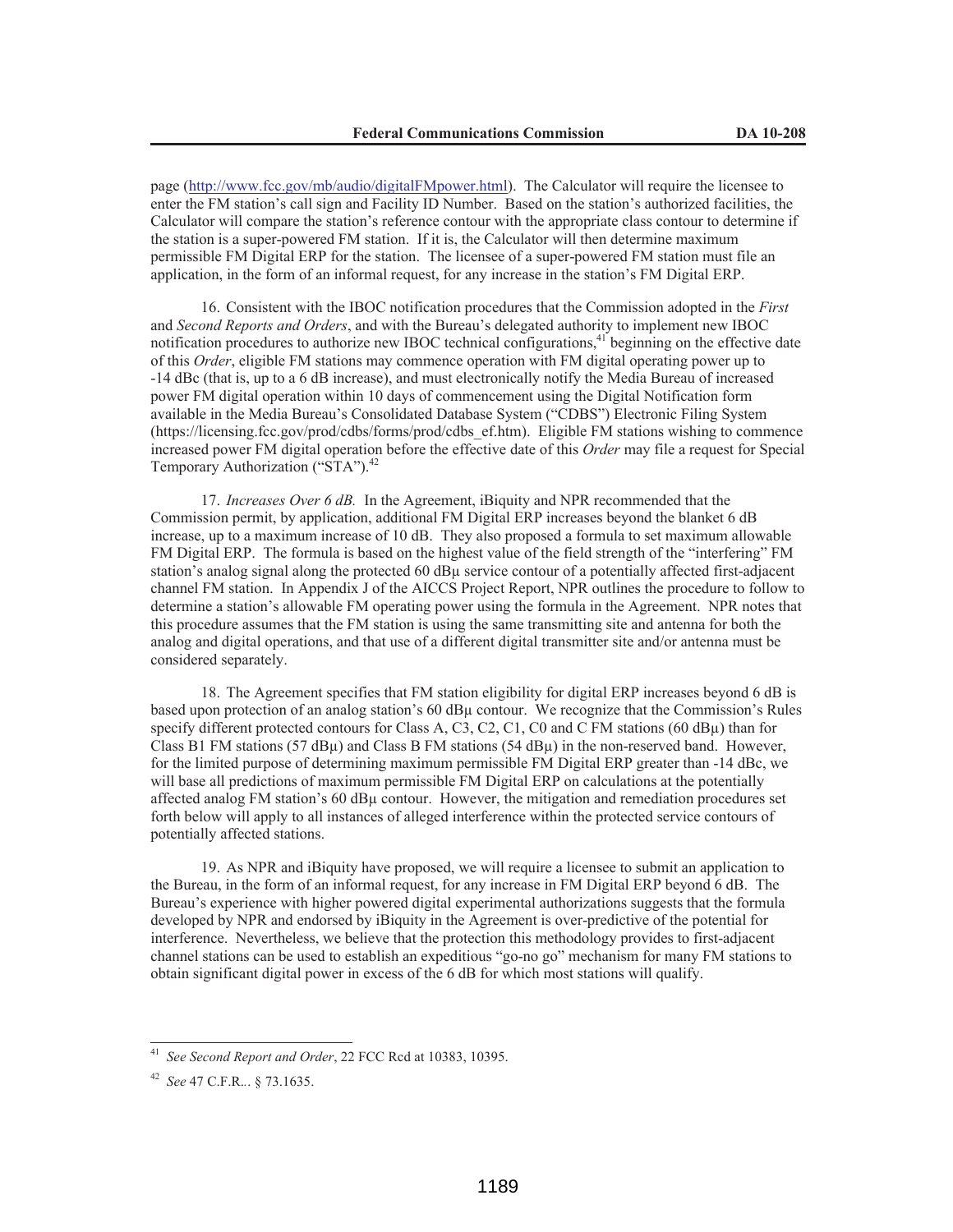20. A licensee desiring FM Digital ERP in excess of -14 dBc is required to calculate the station's analog  $F(50,10)$  field strength at all points on the protected 60 dBu  $F(50,50)$  contour of a potentially affected first-adjacent channel analog FM station. This calculation must be done using the station's licensed analog facilities<sup>43</sup> and the standard FCC contour prediction methodology.<sup>44</sup> Once the most restrictive analog F(50,10) field strength of the proponent station has been determined, the licensee will use the following table to determine the proponent station's maximum permissible FM Digital ERP:

| Proponent Analog F(50,10) Field Strength at<br>Protected Analog 60 dBu F(50,50) Contour | Maximum Permissible<br>FM Digital ERP |
|-----------------------------------------------------------------------------------------|---------------------------------------|
| 51.2 dBµ and above                                                                      | $-14$ dBc                             |
| $50.7$ dB $\mu$ - 51.1 dB $\mu$                                                         | $-13$ dBc                             |
| $50.3$ dB $\mu$ - 50.6 dB $\mu$                                                         | $-12$ dBc                             |
| $49.6$ dB $\mu$ - 50.2 dB $\mu$                                                         | $-11$ dBc                             |
| 49.5 $dB\mu$ or less                                                                    | $-10$ dBc                             |

The maximum permissible FM Digital ERP levels shown in this chart were calculated using the procedure in Appendix J of the AICCS Project Study and the formula set forth therein. In situations in which the simplified method above is not applicable due to unusual terrain, environmental or technical considerations, or when it produces anomalous FM Digital ERP results, the Bureau will accept applications for FM Digital ERP in excess of -14 dBc. These applications must include a detailed showing containing a complete explanation of the prediction methodology used as well as data, maps and sample calculations. The Bureau will evaluate these applications on a case-by-case basis.

21. Some commenters advocated that the Commission establish protection rights for LPFM stations from digital FM interference.<sup>45</sup> Both Prometheus Radio Project ("Prometheus") and V-Soft Communications, LLC contend that low ERP LPFM stations are more likely than full-service FM stations to be affected by a first-adjacent channel station operating with increased FM Digital ERP. During a recent meeting with Bureau staff, Prometheus asked that the Commission reject the Joint Parties Request, stating that the recently submitted AICCS Project results do not support a blanket FM Digital ERP increase, and that the testing submitted by both the Joint Parties and NPR failed to assess the impact of the proposed FM Digital ERP increase on LPFM stations.<sup>46</sup> Prometheus reiterated these concerns in the *MAP 2010 Ex Parte* and again requested that LPFM and FM translator stations be granted protection from digital FM interference within their protected contours.<sup>47</sup>

<sup>&</sup>lt;sup>43</sup> Since the Commission's rules permit only a limited differential in the location of separate FM analog and digital transmitting facilities and there will be very little difference in the predicted maximum permissible FM Digital ERP for an eligible FM station if calculated from either of the two locations, we are requiring use of the licensed analog facilities for this calculation.

<sup>44</sup> *See* 47 C.F.R. § 73.313.

<sup>45</sup> *See* Comments of James M. Wilhelm at 1, Positive Alternative Radio, Inc. at 6, Entravision Holdings, LLC at 5, V-Soft Communications, LLC at 3, Educational Information Corporation at 9, and Prometheus Radio Project at 4.

<sup>46</sup> *See Ex Parte* Presentation Letter, Media Access Project, filed Nov. 20, 2009.

<sup>47</sup> *See MAP 2010 Ex Parte* at 4.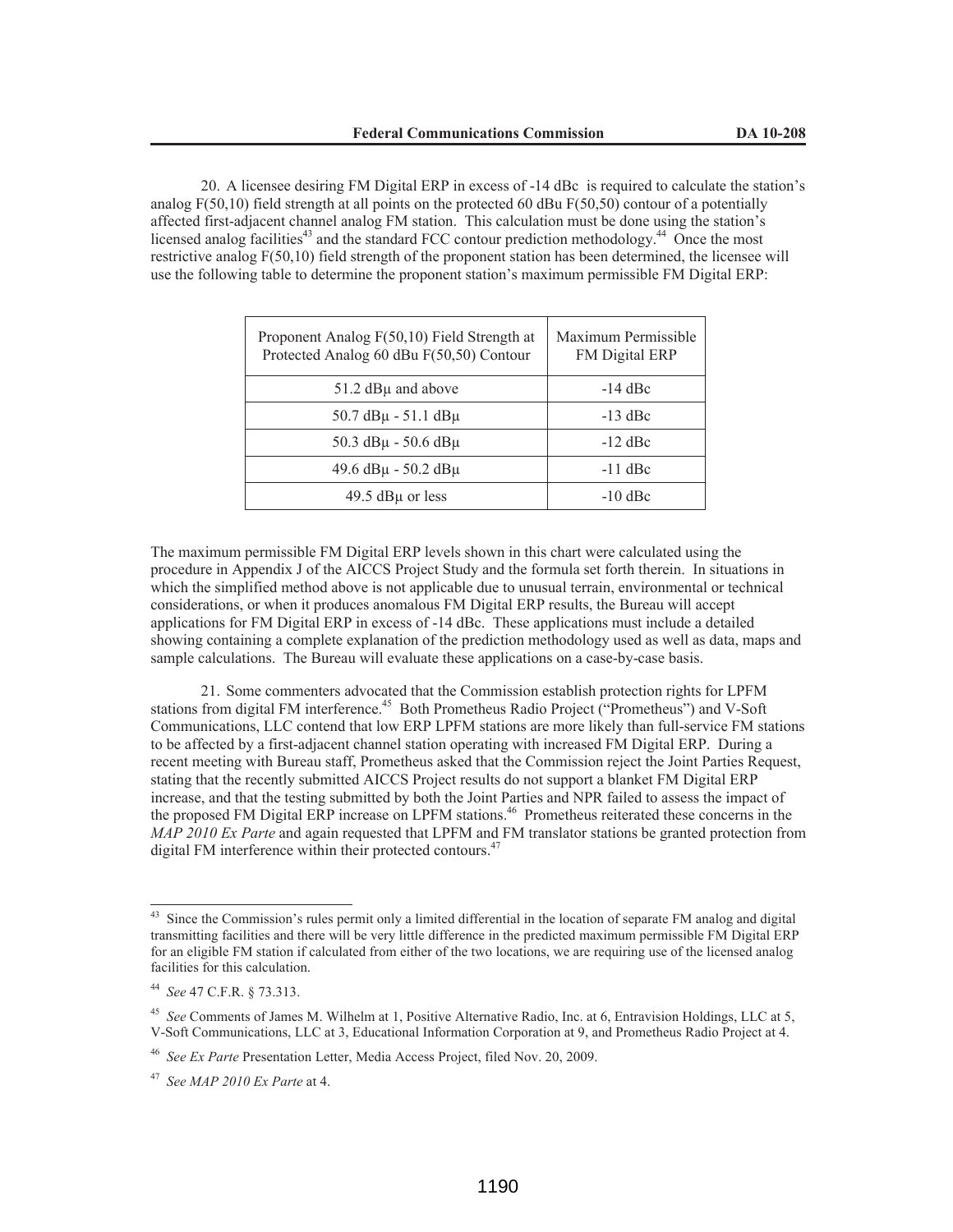22. As a general matter, adoption of these recommendations would constitute a dramatic change in LPFM licensing rules and the relationship between LPFM and full-service stations. Analog LPFM and FM translator stations are secondary services, and, as such, are not currently entitled to protection from existing full-service analog FM stations. Moreover, this digital audio broadcasting proceeding has not created any additional rights for these secondary services *vis a vis* digital hybrid operations by full-service stations. In addition, one aspect of secondary service licensing would make this change particularly problematic. In contrast to full-service stations, our technical rules permit LPFM stations to operate at locations at which they may receive interference from other stations. The ability to "accept" received interference is enormously beneficial to the LPFM service, providing greater flexibility in choosing transmitter sites and, in many instances, permitting the licensing of stations that would not be possible under full-service rules. Thus, to the extent that LPFM stations are operating at substandard spacings, it is generally the result of voluntary decisions by LPFM licensees to accept interference from nearby full-service stations. In these circumstances, it seems both unfair and at odds with secondary service licensing principles to deny a full-service station additional digital power based on the potential of increased interference to an LPFM station. In any event, only the Commission has the authority for such fundamental modifications in the digital protection scheme. Accordingly, we decline to establish new protection rights for secondary services from first-adjacent channel full-service analog FM stations commencing new or higher power digital operations within the narrow scope of this *Order*. Licensees will not be required to take into account nearby LPFM stations in calculating permissible digital power levels in excess of -14 dBc.

## **B. Digital/Analog Protection Standards**

23. We believe that our existing FM technical protection scheme has proven its efficacy and robustness over time. The analog FM predicted interference methodology promotes full spectrum utilization, permitting stations to maximize service within protected coverage areas while generating extremely few interference complaints. A digital-into-analog predicted interference methodology would provide similar benefits to broadcasters and listeners. The present record does not support the establishment of protection standards.<sup>48</sup> Such standards, however, are unnecessary in light of the digital power limits and interference dispute procedures adopted herein.<sup>49</sup> The Bureau anticipates that widespread implementation of FM Digital ERP increases will provide valuable coverage and interference data that will be useful in developing a prediction methodology. Neither the general 6 dB power increase nor the standards we adopt for additional FM Digital ERP is intended to prejudge future standard setting efforts. We are convinced that it is imperative for us to implement a power increase promptly and that the record establishes that the digital power limits set forth in this order will provide the necessary protection to analog FM stations. However, out of an abundance of caution, we are adopting interference remediation procedures, discussed below, to address instances of loss of analog service within a full-service FM station's protected contour.

#### **C. Interference Protection and Complaint Remediation**

24. Our longstanding FM technical regulatory scheme is designed to protect the reception of analog FM signals within an area where those signals meet or exceed a specified minimum signal strength.<sup>50</sup> In the reserved band, for all classes of FM stations, this protected area is the area within the

<sup>48</sup> The *MAP 2010 Ex Parte* urges the Commission require each station that seeks a digital power increase to "document the potential for interference" to analog signals. Absent agreement on a predicted interference methodology, it is unclear to us how a station could "document" the potential for interference. We reject this proposal as unworkable and excessively burdensome on licensees seeking to increase digital power levels.

<sup>49</sup> The Commission's delegation of authority to the Bureau in the *Second Report and Order* does not appear to encompass the establishment of analog protection standards.

<sup>50</sup> *See First Report and Order*, 17 FCC Rcd at 19995.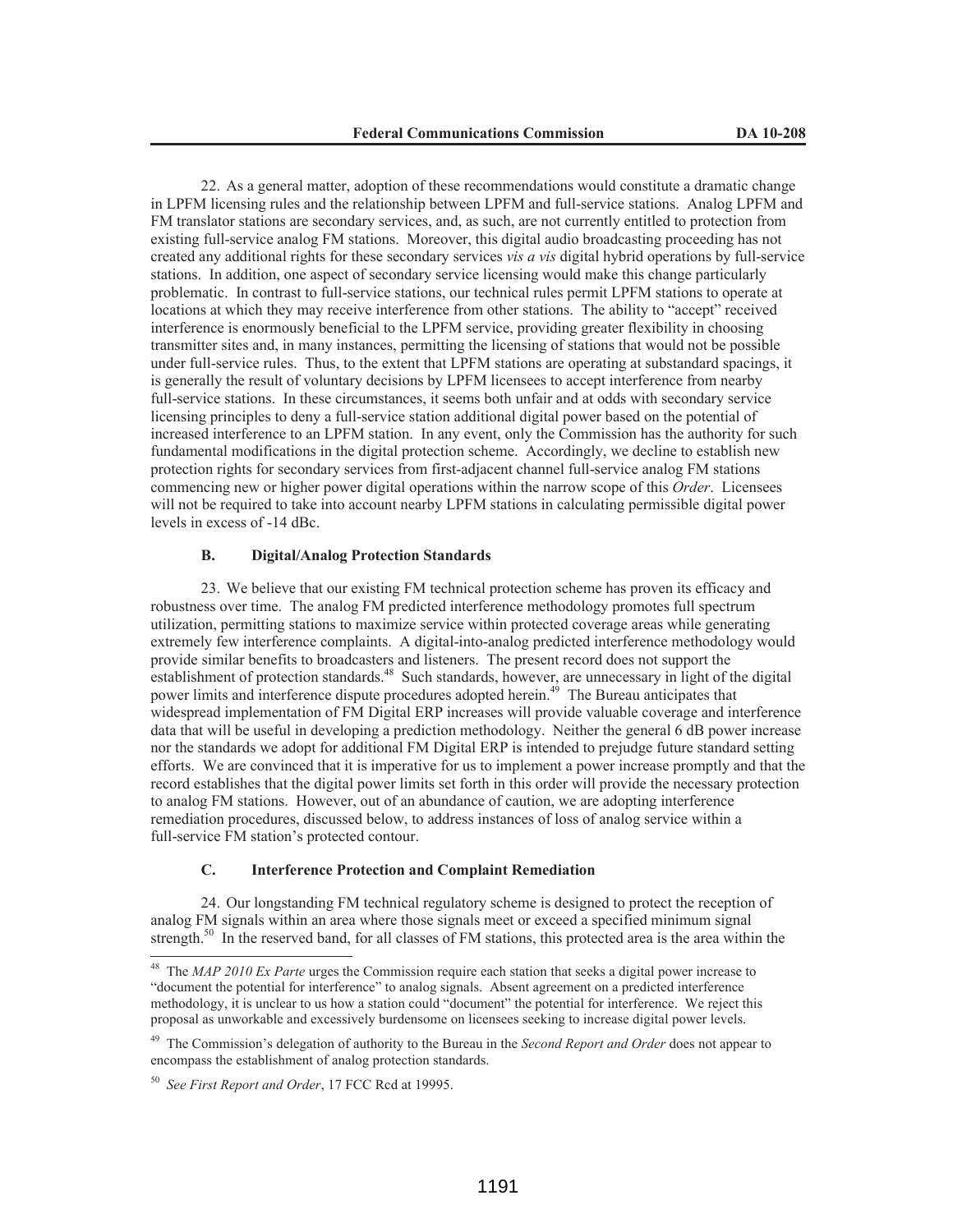predicted 60 dBµ F(50,50) field strength contour. In the non-reserved FM band, for Class A, C3, C2, C1, C0 and C stations, the predicted 60 dBµ F(50,50) field strength contour defines this area; for Class B1 and B stations, the predicted 57 dB $\mu$  F(50,50) and 54 dB $\mu$  F(50,50) field strength contours, respectively, define this area. The locations of all protected FM contours are predicted using the FM station's authorized facilities and the standard FCC contour prediction methodology.<sup>51</sup> This methodology does not ensure reception at every location within these protected contours, and treats interference outside these protected contours as not objectionable. Reception of an analog FM station outside the station's protected contour may be diminished or completely eliminated at any time by the addition of new or modified, rule-conforming analog FM stations.

25. In the *May 2009 Public Notice*, we asked if we should adopt explicit procedures to resolve digital-into-analog interference complaints. Twenty-four commenters responded affirmatively,<sup>52</sup> and offered suggestions on procedures that could be employed. Many commenters<sup>53</sup> expressed their belief that new interference protection standards for full-service analog FM stations should be adopted before any increase in FM Digital ERP is permitted, while others<sup>54</sup> stated that our current standards are adequate for protecting full-service analog FM operations from digital FM interference. Aaron Read suggested that the Commission permit negotiated agreements for interference resolution among affected parties. Henry Ruhwiedel recommended FM Digital ERP reduction and termination of digital operation to eliminate interference. Educational Information Corporation suggested creation of an FCC website for filing FM IBOC interference complaints. Klein Broadcast Engineering, L.L.C. and Talley Broadcasting Corporation urged the Commission to require advance notification of commencement of new or increased FM Digital ERP operation to potentially affected analog FM stations. Cohen, Dippell and Everist, P.C. recommended updating the FCC *Interference Handbook* to include information on the nature and effects of FM digital interference for consumers. Prometheus suggested that complaint-driven interference mitigation should include notification of an FM Digital ERP increase by the station licensee to all potentially affected analog stations.<sup>55</sup>

26. In the Agreement, iBiquity and NPR requested that the Commission adopt specific procedures to remediate harmful interference to full-service analog FM stations from any station increasing FM Digital ERP above the current -20 dBc level. We agree that adoption of explicit digital FM into analog FM interference resolution procedures for full-service FM stations must accompany this

<sup>54</sup> *See* Comments of iBiquity Digital Corporation at 8, Joint Commenters at 14, National Association of Broadcasters at 9.

<sup>55</sup> See *MAP 2010 Ex Parte* at 4.

<sup>51</sup> *See* 47 C.F.R. § 73.313.

<sup>52</sup> *See* Comments of John A. Buffaloe at 2, James M. Wilhelm at 1, Daniel Houg at 2, Simmons Media Group at 2, Creative Educational Media Corp., Inc. at 5, Positive Alternative Radio, Inc. at 6, Calvary Chapel of Twin Falls, Inc. at 6, Barry D. McLarnon at 2, Aaron Read at 2, Henry Ruhwiedel at 2, Wisconsin Public Radio at 2, Entravision Holdings, LLC at 5, V-Soft Communications, LLC at 3, Charles Keiler at 4, Cohen, Dippell and Everist, P.C. at 3; Leroy C. Granlund at 3, Mullaney Engineering, Inc. at 3, Educational Information Corporation at 9, Prometheus Radio Project at 4, Talley Broadcasting Corporation at 4, Press Communications, LLC at 4, Klein Broadcast Engineering, L.L.C. at 8, National Public Radio at 11, and Educational Media Foundation at 5.

<sup>53</sup> *See* Comments of John A. Buffaloe at 1, James M. Wilhelm at 1, Daniel Houg at 2, Simmons Media Group at 2, Creative Educational Media Corp., Inc. at 4, Positive Alternative Radio, Inc. at 5, Calvary Chapel of Twin Falls, Inc. at 5, Barry D. McLarnon at 2, Aaron Read at 1, Henry Ruhwiedel at 2, Wisconsin Public Radio at 2, Entravision Holdings, LLC at 5, V-Soft Communications, LLC at 3, Charles Keiler at 3, Cavell, Mertz & Associates, Inc. at 2, Cohen, Dippell and Everist, P.C. at 2; Leroy C. Granlund at 3, Mullaney Engineering, Inc. at 3, Educational Information Corporation at 8, Prometheus Radio Project at 4, Talley Broadcasting Corporation at 3, Press Communications, LLC at 4, Klein Broadcast Engineering, L.L.C. at 8, National Public Radio at 11, and Educational Media Foundation at 5.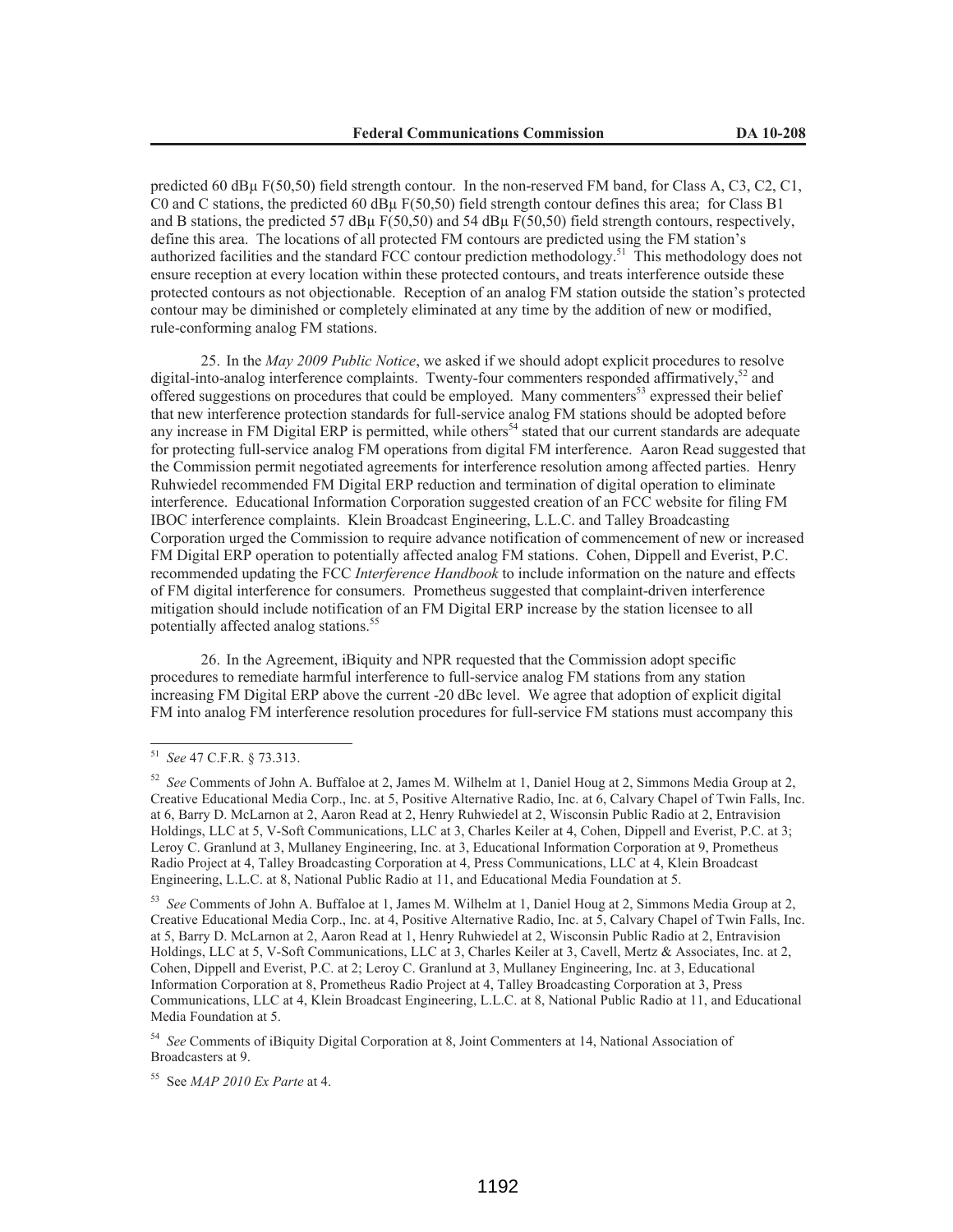FM Digital ERP increase and we herein adopt the procedures specified in the Agreement with only one modification that is discussed below. For the reasons discussed earlier, as secondary services, LPFM and FM translator stations are not eligible for the interference remediation procedures that we are adopting herein.

27. If a full-service analog FM station is receiving verifiable listener complaints of interference within its protected contour from FM digital facilities operating with FM Digital ERP in excess of -20 dBc, the licensee of the affected analog FM station must contact the licensee of the station operating the FM digital facilities. We will require the stations to work cooperatively to confirm the instances of interference and to attempt to eliminate the interference using voluntary tiered FM Digital ERP reductions. If the stations resolve the interference by voluntarily reduction of FM Digital ERP, then the licensee operating the digital facilities must maintain its FM Digital ERP at the jointly agreed upon reduced level, and notify the Commission electronically of its reduced FM Digital ERP value.

28. If the stations fail to reach agreement on appropriate interference remediation measures, the licensee of the affected analog FM station may file an interference complaint with the Bureau. The Agreement specified that a minimum of three interference reports should be required for an affected analog station to file an interference complaint with the Commission. Due to the effects of varying terrain, tall buildings and other FM stations throughout many FM stations coverage areas, we believe that this number should be increased. Thus, in order to be considered by the Bureau, the complaint must contain at least six reports of ongoing (rather than transitory) objectionable interference. For each report of interference, the affected FM licensee must submit a map showing the location of the reported interference and a detailed description of the nature and extent of the interference being experienced at that location. Interference reports at locations outside a station's protected analog contour will not be considered. The complaint must also contain a complete description of the tests and equipment used to identify the alleged interference and the scope of the unsuccessful efforts to resolve the interference.

29. The Bureau staff will review each FM digital interference complaint and order appropriate action by the licensee of the interfering FM digital facilities within 90 days of the date on which a complete and sufficient complaint has been filed. As set forth in the Agreement, if the Bureau fails to act within the allowable 90-day period, the interfering station must immediately reduce its FM Digital ERP. Stations operating with FM Digital ERP in excess of -14 dBc must immediately reduce FM Digital ERP to -14 dBc. If ongoing complaints of objectionable interference from the FM digital facilities persist, the Bureau may require subsequent 3 dB reductions in FM Digital ERP to -17 dBc and -20 dBc, respectively, until it acts on the pending interference complaint. Stations operating with FM Digital ERP of -14 dBc or less must immediately reduce FM Digital ERP to -17 dBc. If interference complaints persist after this initial reduction, the Bureau will order the station to reduce FM Digital ERP to the currently permitted maximum of -20 dBc and require it to remain at that level until the Bureau acts on the pending FM digital interference complaint.

30. We believe that the FM Digital ERP increase and the FM digital interference remediation procedures that we are adopting will not result in numerous or non-resolvable cases of objectionable interference to analog FM stations. Nonetheless, if implementation of the adopted increases in FM Digital ERP results in a widespread level of interference to existing analog FM stations that we deem unacceptable, we will promptly revisit the maximum permissible FM Digital ERP values in the future.<sup>56</sup>

<sup>56</sup> The *MAP 2010 Ex Parte* request to first resolve the public interest obligations of digital radio licensees is both beyond the scope of this proceeding and seeks action which exceeds the Bureau's delegated authority.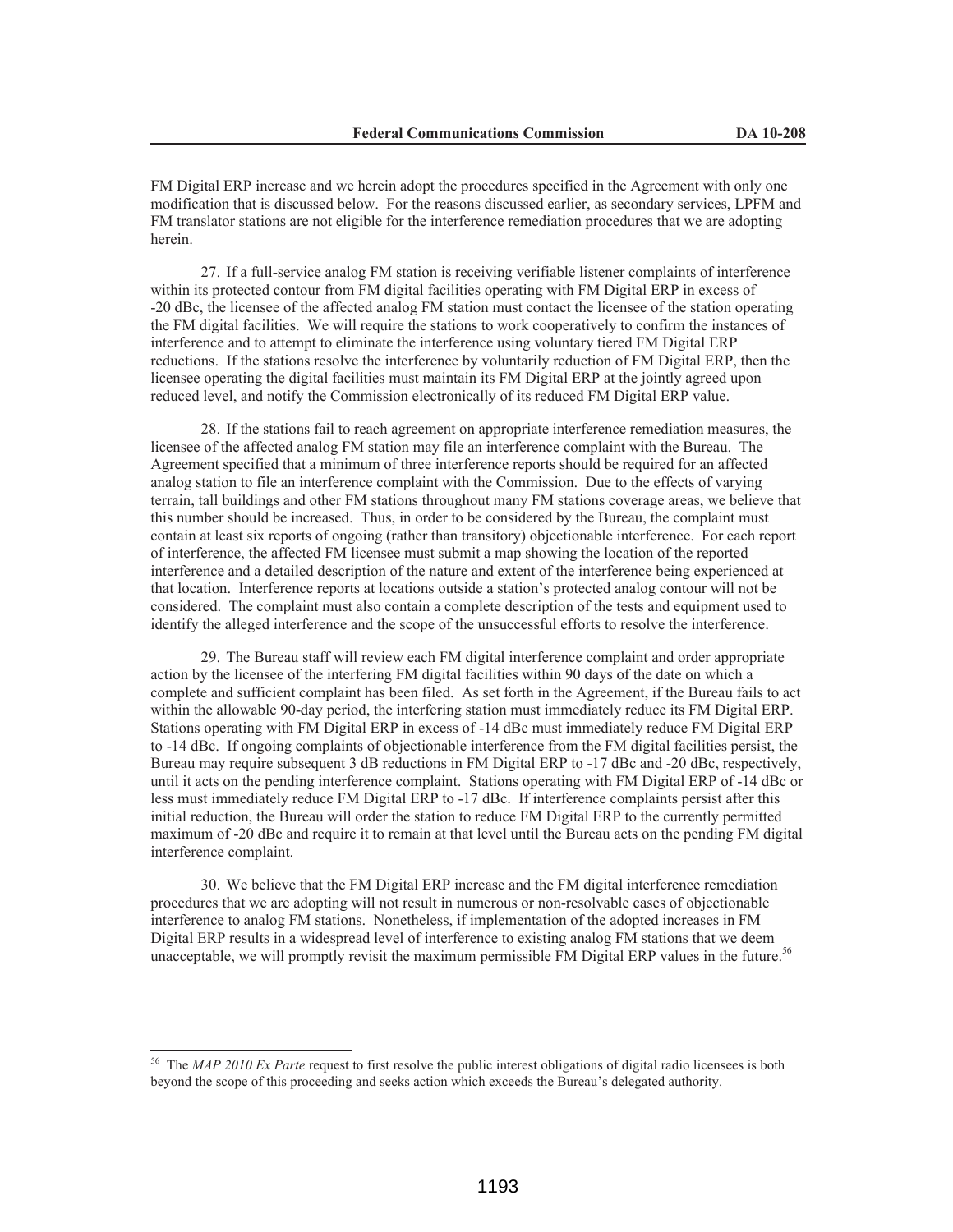# **IV. PROCEDURAL MATTERS**

## **Final Regulatory Flexibility Act Analysis**

31. The Final Regulatory Flexibility Analysis is attached to this *Order* as Appendix D.

### **Final Paperwork Reduction Act Analysis.**

32. This *Order* adopts a new or revised information collection requirement(s) subject to the Paperwork Reduction Act of 1995 ("PRA"), Public Law 104-13 (44 U.S.C. 3501-3520). The requirement will be submitted to the Office of Management and Budget ("OMB") for review under Section 3507 of the PRA. The Commission will publish a separate notice in the Federal Register inviting comment on the new or revised information collection requirement(s) adopted in this document. The requirement(s) will not go into effect until OMB has approved it and the Commission has published a notice announcing the effective date of the information collection requirement(s). In addition, we note that pursuant to the Small Business Paperwork Relief Act of 2002, Public Law 107-198, see 44 U.S.C. 3506(c)(4), we previously sought specific comment on how the Commission might "further reduce the information collection burden for small business concerns with fewer than 25 employees." We find that the modified information collection requirements must apply fully to small entities (as well as to others) to ensure compliance with our FM rules, as described in the Report and Order.

## **A. Congressional Review Act.**

33. The Commission will send a copy of this *Order* in a report to be sent to Congress and the Government Accountability Office, pursuant to the Congressional Review Act.

# **B. Additional Information.**

34. For additional information on this proceeding, contact Peter H. Doyle, Peter.Doyle@fcc.gov, or Susan N. Crawford, Susan.Crawford@fcc.gov, of the Media Bureau, (202) 418-2700.

## **V. ORDERING CLAUSES**

35. Accordingly, IT IS ORDERED that pursuant to the authority contained in Sections 1, 4(i), 301, 302, 303, 307, 308, 309, 319, and 324 of the Communications Act of 1934, as amended, 47 U.S.C §§ 151, 154(i), 301, 302, 303, 307, 308, 309, 319, and 324, as well as the authority delegated to the Media Bureau by the Commission in the *Second Report and Order* in this proceeding, this *Order* and the rule modifications attached hereto as Appendix C ARE ADOPTED, effective upon the later of: (a) thirty (30) days after publication of the text or a summary thereof in the Federal Register; or (b) announcement in the Federal Register of OMB approval of those rules and requirements involving PRA burdens.

36. IT IS FURTHER ORDERED the Joint Parties Request IS GRANTED TO THE EXTENT INDICATED HEREIN and OTHERWISE DENIED.

FEDERAL COMMUNICATIONS COMMISSION

William T. Lake, Chief Media Bureau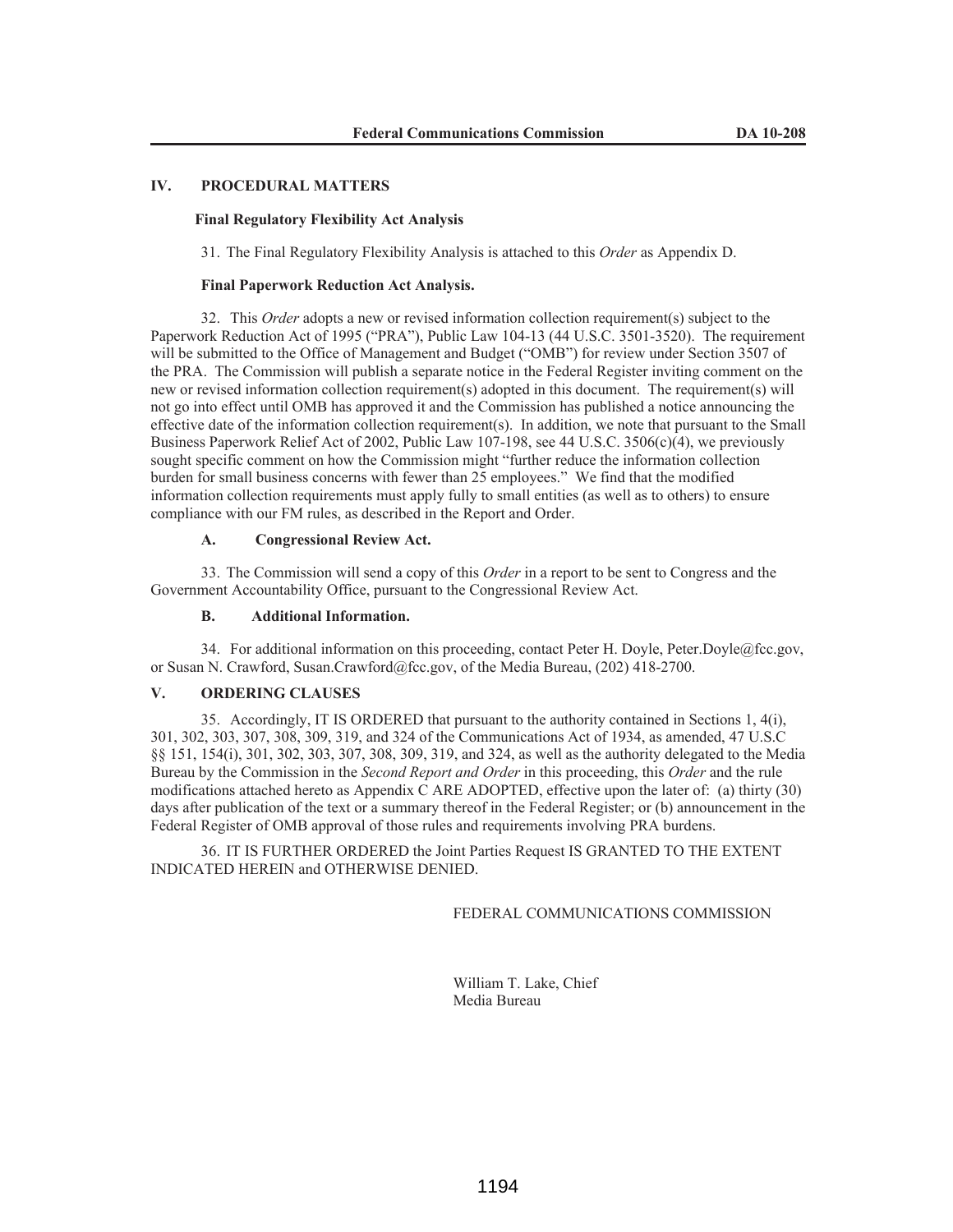### **APPENDIX A**

### **List of Commenters and Reply Commenters to October 23, 2008,** *Public Notice*

Educational Information Corporation National Association of Broadcasters Cohen, Dippell and Everist, P.C. Prometheus Radio Project National Federation of Community Broadcasters New America Foundation iBiquity Digital Corporation Backyard Broadcasting, LLC Beasley Broadcast Group, Inc. Black Crow Media Group, L.L.C. Bonneville International Corp. Broadcast Electronics, Inc. CBS Radio Inc. Clear Channel Communications, Inc. Commonwealth Broadcasting Corporation Commonwealth Public Broadcasting Corporation Continental Electronics Corp. Cox Radio, Inc. Emmis Communications Corporation Entercom Communications Corp. Greater Media, Inc. Harris Corporation Journal Broadcast Corporation Lincoln Financial Media Company Nassau Broadcasting Partners, L.P. Nautel Maine Inc. NRG Media, LLC Sacred Heart University, Inc. Rhode Island Public Radio Marshfield Broadcasting Company, Inc. (WATD-FM) Nevada City Community Broadcast Group, Inc. Augusta Radio Fellowship Institute, Inc. Paul Dean Ford, P.E. Houston Christian Broadcasters, Inc. International Association of Audio Information Services National Public Radio, Inc. Communication Center of Minnesota State Services for the Blind Talley Broadcasting Corporation Association of Public Radio Engineers, Inc. National Translator Association Consumer Electronics Association Stephen Shultis WNYC Radio Brown Broadcasting Service, Inc. Mark D. Humphrey The Livingston Radio, Co. (WHMI-FM) Educational Media Foundation Mullaney Engineering, Inc. Charles Keiler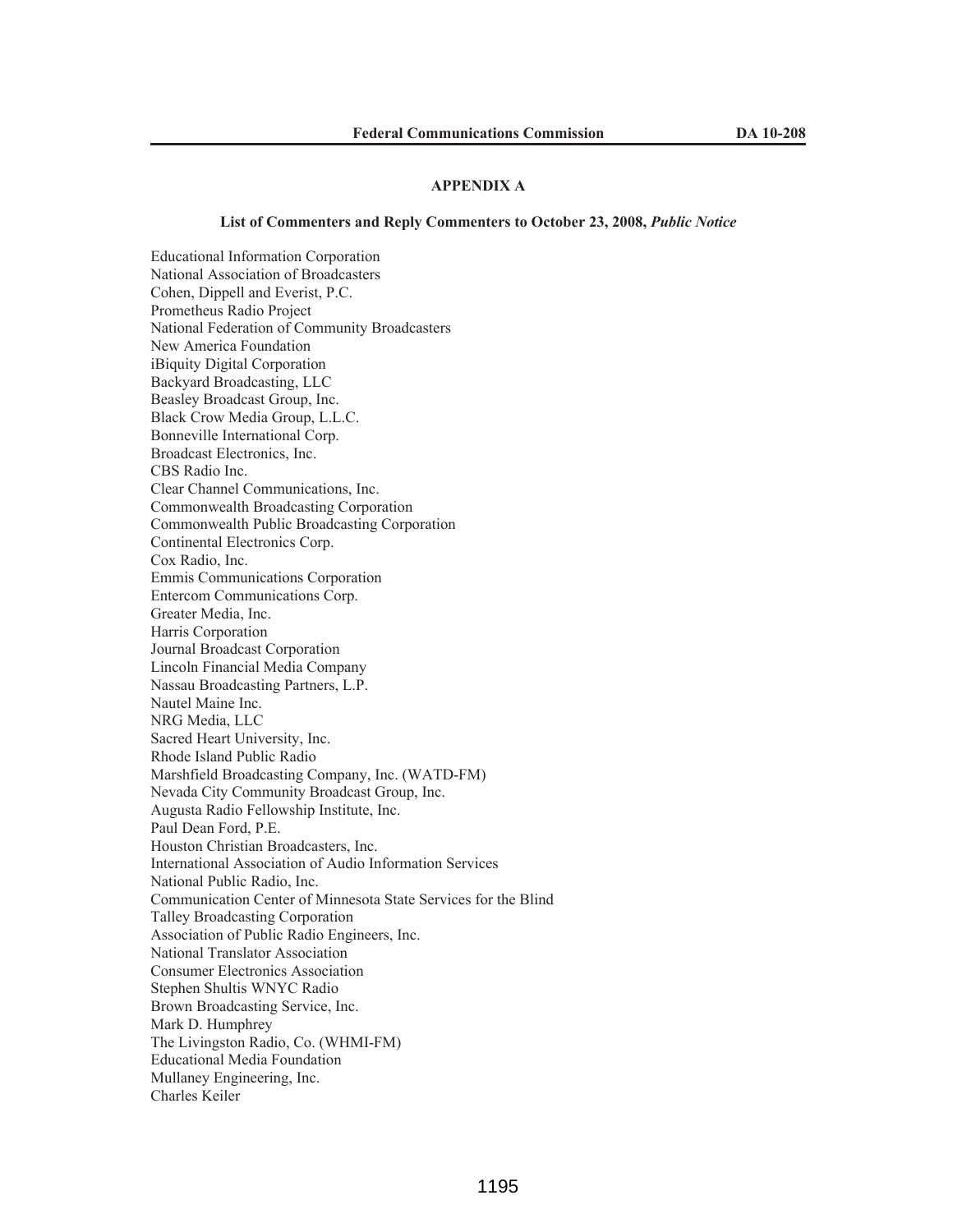Minnesota Public Radio The Moody Bible Institute of Chicago BMW of North America Mt. Wilson FM Broadcasters, Inc. Ford Motor Company Paul S. Lotsof Lehigh Valley Community Broadcasters Association (WDIY-FM) Julian H. Booker Jonathan E. Hardis WOLF Radio, Inc. Douglas L. Vernier, V-Soft Communications LLC Edgar C. Reihl, P.E. Leigh Robartes Radio Training Network, Inc. Hampton Roads Educational Brian Kirby Robert M. Fiocchi Jeff Johnson Bernard Wise Carlson Communications, International Brian J. Henry John W. Haralson William Cordell Seton Hall University (WSOU-FM) Simmons Media Group, LLC Mars Hill Broadcating Co., Inc. Barry D. McLarnon H. Donald Messer Aaron Read James S. Bumpous Tim Houser Robert D. Young, Jr. Ann Lynch Chris Kantack Brian Gregory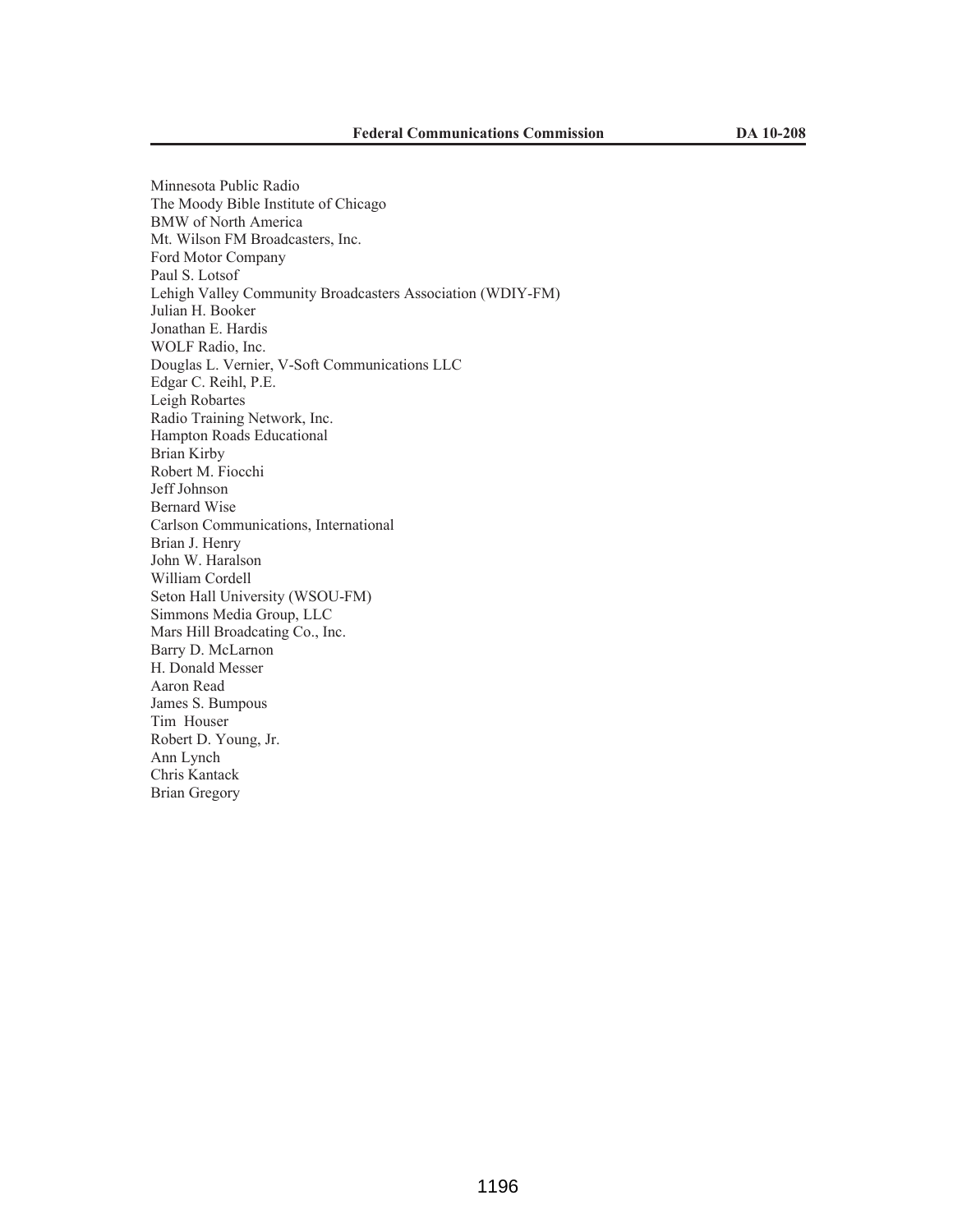# **APPENDIX B**

#### List of Commenters and Reply Commenters to May 22, 2009, *Public Notice*

Jonathan E. Hardis Brown Broadcasting Service, Inc. Givens and Bell, Inc. Robert R. Hawkins Barry D. McLarnon iBiquity Digital Corporation Prometheus Radio Project Backyard Broadcasting, LLC Beasley Broadcast Group, Inc. Black Crow Media Group, L.L.C. Bonneville International Corp. Broadcast Electronics, Inc. Broadcaster Traffic Consortium LLC CBS Radio Inc. Clear Channel Communications, Inc. Commonwealth Broadcasting Corporation Continental Electronics Corp. Cox Radio, Inc. Emmis Communications Corporation Entercom Communications Corp. Greater Media, Inc. Harris Corporation Journal Broadcast Corporation Lincoln Financial Media Company Nassau Broadcasting Partners, L.P. Nautel Maine Inc. NRG Media, LLC Sacred Heart University, Inc. Good Shepherd Radio Incorporated National Association of Broadcasters Michael Gehring Rhode Island Public Radio WFCR, Amherst, Massachusetts Press Communications, LLC National Public Radio, Inc. Educational Information Corporation (WCPE) Edward Czelada Edgar C. Reihl, P.E. James K. Davis Leroy C. Granlund Brian Gregory James M. Wilhelm V-Soft Communications, LLC American University (WAMU) Public Radio Regional Organizations Charles River Broadcasting Company, a subsidiary of Greater Media Inc. (WKLB-FM) Educational Media Foundation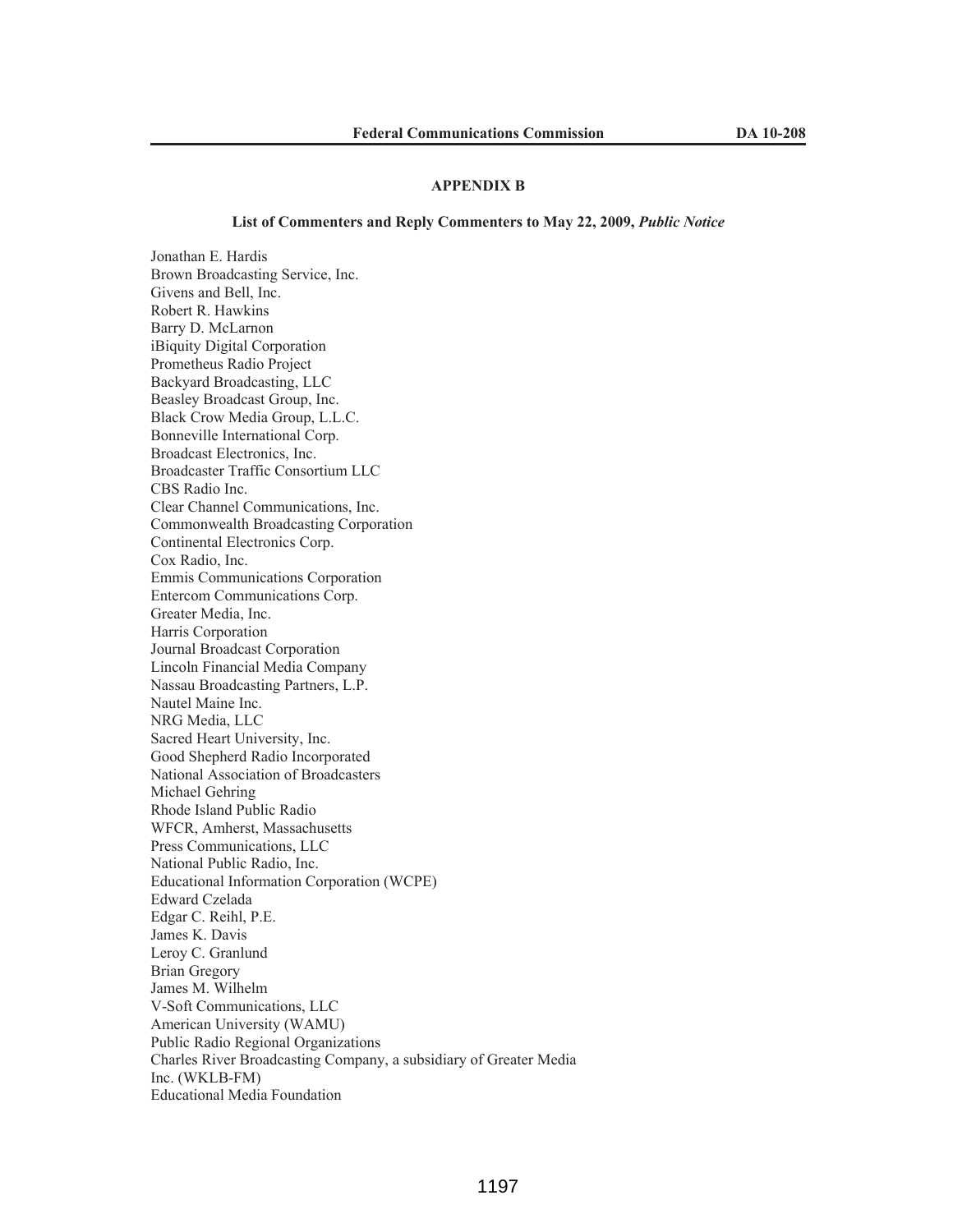Cohen, Dippell and Everist, P.C. Klein Broadcast Engineering, L.L.C. Talley Broadcasting Corporation American Public Media Group Mullaney Engineering, Inc. Cavell, Mertz & Associates, Inc. Charles Keiler WUKY Public Radio Entravision Holdings, LLC Seton Hall University (WSOU-FM) University Station Alliance (Craig Beeby) James W. Anderson Wisconsin Public Radio Henry Ruhwiedel Delmarva Broadcasting Company Aaron Read Positive Alternative Radio, Inc. Creative Educational Media Corp., Inc. Calvary Chapel of Twin Falls, Inc. Brian J. Kirby The Livingston Radio Co. (WHMI) Daniel Houg G. Craig Hanson, Simmons Media Group, LLC Steven Glenn Daniel Roy H Fisk Kevin Redding John A. Buffaloe Gregory Smith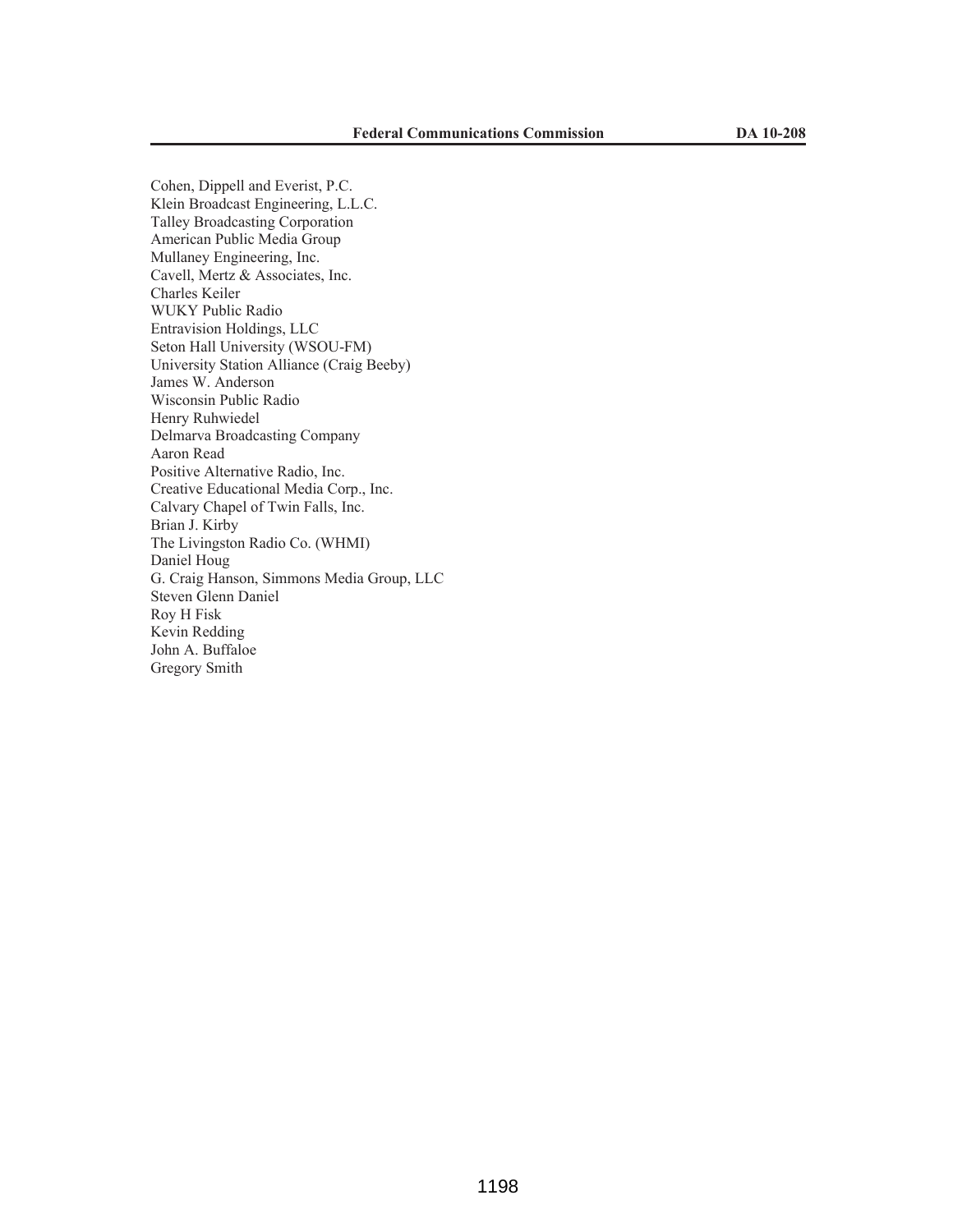#### **APPENDIX C**

#### **Final Rule Changes**

**Part 73 of the Code of Federal Regulations is amended as follows:**

## PART 73 – RADIO BROADCAST SERVICES

### **1. Section 73.404 is amended by revising paragraphs (a) and (e) as follows:**

# **§ 73.404 Interim Hybrid IBOC DAB Operation.**

(a) The licensee of an AM or FM station, or the permittee of a new AM or FM station which has commenced program test operation pursuant to § 73.1620, may commence interim hybrid IBOC DAB operation with digital facilities which conform to the technical specifications specified for hybrid DAB operation in the *First Report and Order* in MM Docket No. 99-325, **as revised in the Media Bureau's subsequent** *Order* **in MM Docket No. 99-325. FM stations are permitted to operate with hybrid digital effective radiated power equal to one percent (-20 decibels below carrier (dBc)) of authorized analog effective radiated power and may operate with up to ten percent (-10 dBc) of authorized analog effective radiated power in accordance with the procedures set forth in the Media Bureau's** *Order* **in MM Docket No 99-325. An** AM **or** FM station may transmit IBOC signals during all hours for which the station is licensed to broadcast.

\* \* \* \* \*

(e) \* \* \* \* \*

(5) **FM digital effective radiated power used and** certification that the FM analog effective radiated power remains as authorized;

\* \* \* \* \*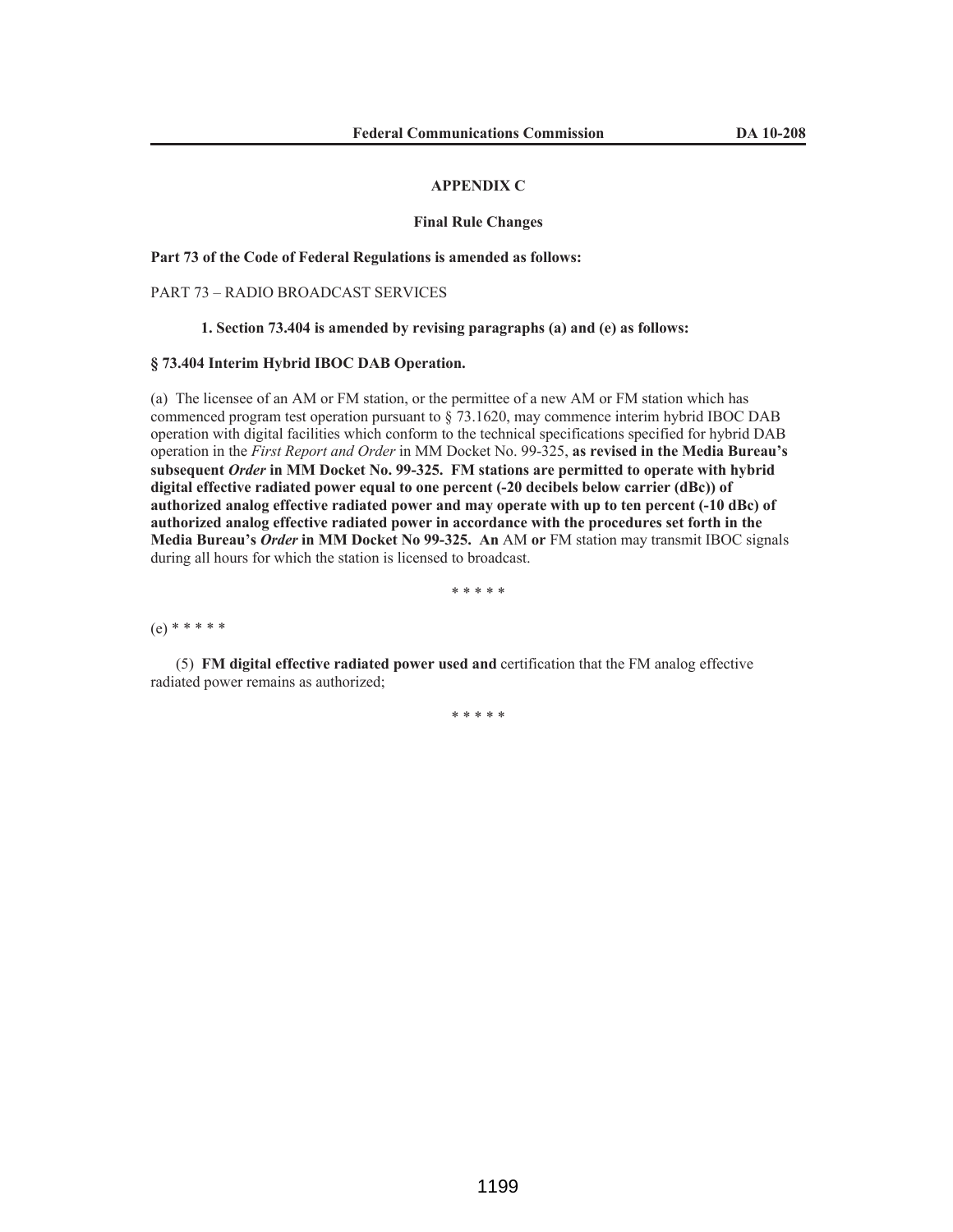### **APPENDIX D**

### **Final Regulatory Flexibility Act Analysis**

1. As required by the Regulatory Flexibility Act  $("RFA")$ ,<sup>1</sup> as amended, an Initial Regulatory Flexibility Analysis ("IRFA") was incorporated in the FM Digital Power Increase and Associated Technical Studies Notice of Proposed Rules,<sup>2</sup> in this proceeding. The Commission sought written public comment on the proposals in the Notice of Proposed Rules section, including comment on the IRFA. The Commission received no comments specifically on the IRFA. This Final Regulatory Flexibility Analysis ("FRFA") conforms to the RFA.

### **A. Need For and Objectives of the Proposed Rules:**

2. The Commission's current rules limit the maximum permissible digital effective radiated power for FM stations ("FM Digital ERP") to 1 percent of a station's authorized analog effective radiated power ("Analog ERP) (20 decibels below carrier (-20 dBc)). Operating pursuant to that limitation, many stations have observed deficiencies in their digital signal coverage as compared to the coverage of their analog signal, particularly with regard to portable and indoor listening. A group consisting of 18 broadcasters that operate over 1200 commercial and noncommercial educational ("NCE") FM radio stations throughout the United States and the 4 largest manufacturers of broadcast transmission equipment, collectively identifying themselves as the "Joint Parties," filed with the Commission a request that the maximum permissible FM Digital ERP be increased to 10 percent of a station's authorized Analog ERP (-10 dBc) to allow stations to improve their digital coverage ("Joint Parties' Request"). Filed concurrently with and in support of the Joint Parties' Request was a technical report on the proposed increase, prepared by iBiquity Digital Corporation ("iBiquity"). National Public Radio ("NPR") subsequently submitted its Corporation for Public Broadcasting ("CPB")-supported research on FM digital radio coverage and interference at higher power levels and expressed its opposition to the Joint Parties' Request, citing interference concerns. The Media Bureau ("Bureau") issued a public notice seeking comment on the Joint Parties' Request and the iBiquity and NPR technical studies.<sup>3</sup>

3. NPR subsequently announced that it would complete additional studies on FM DAB at higher power levels, which it stated would be released in September 2009. The Bureau thereafter issued a second public notice in which it specifically asked whether an increase in maximum authorized FM digital operating power is warranted, and whether it should defer consideration of a power increase until completion of and comment on the further NPR studies.<sup>4</sup> In response, the majority of commenters stated that improvements to FM digital coverage are necessary for the successful consumer adoption of FM DAB technology. Some commenters stated, however, that the Bureau should delay any increase until completion of and comment on the further NPR studies, in order to ensure that higher-powered digital operation does not cause unacceptable interference to first adjacent analog stations.

4. On November 4, 2009, NPR submitted the results of its additional FM Digital ERP increase studies, "Report to the FCC on the Advanced IBOC Coverage and Compatibility Study" ("AICCS Project Report"), to the Commission. Based on its AICCS Project Report findings, NPR concluded that a blanket

<sup>1</sup> *See* 5 U.S.C. § 603. The RFA, *see* 5 U.S.C. § 601 *et seq*., has been amended by the Contract With America Advancement Act of 1996, Pub. L. No. 104-121, 110 Stat. 847 (1996) (CWAAA). Title II of the CWAAA is the Small Business Regulatory Enforcement Fairness Act of 1996 (SBREFA).

<sup>&</sup>lt;sup>2</sup> 74 FR 27985, June 12, 2009.

<sup>3</sup> *Comment Sought on Joint Parties Request for FM Digital Power Increase and Associated Technical Studies*, Public Notice, DA 08-2340 (MB rel. Oct. 23, 2008).

<sup>4</sup> *Comment Sought on Specific Issues Regarding Joint Parties' Request for FM Digital Power Increase and Associated Technical Studies,* Public Notice, 24 FCC Rcd (MB 2009) (DA 09-1127).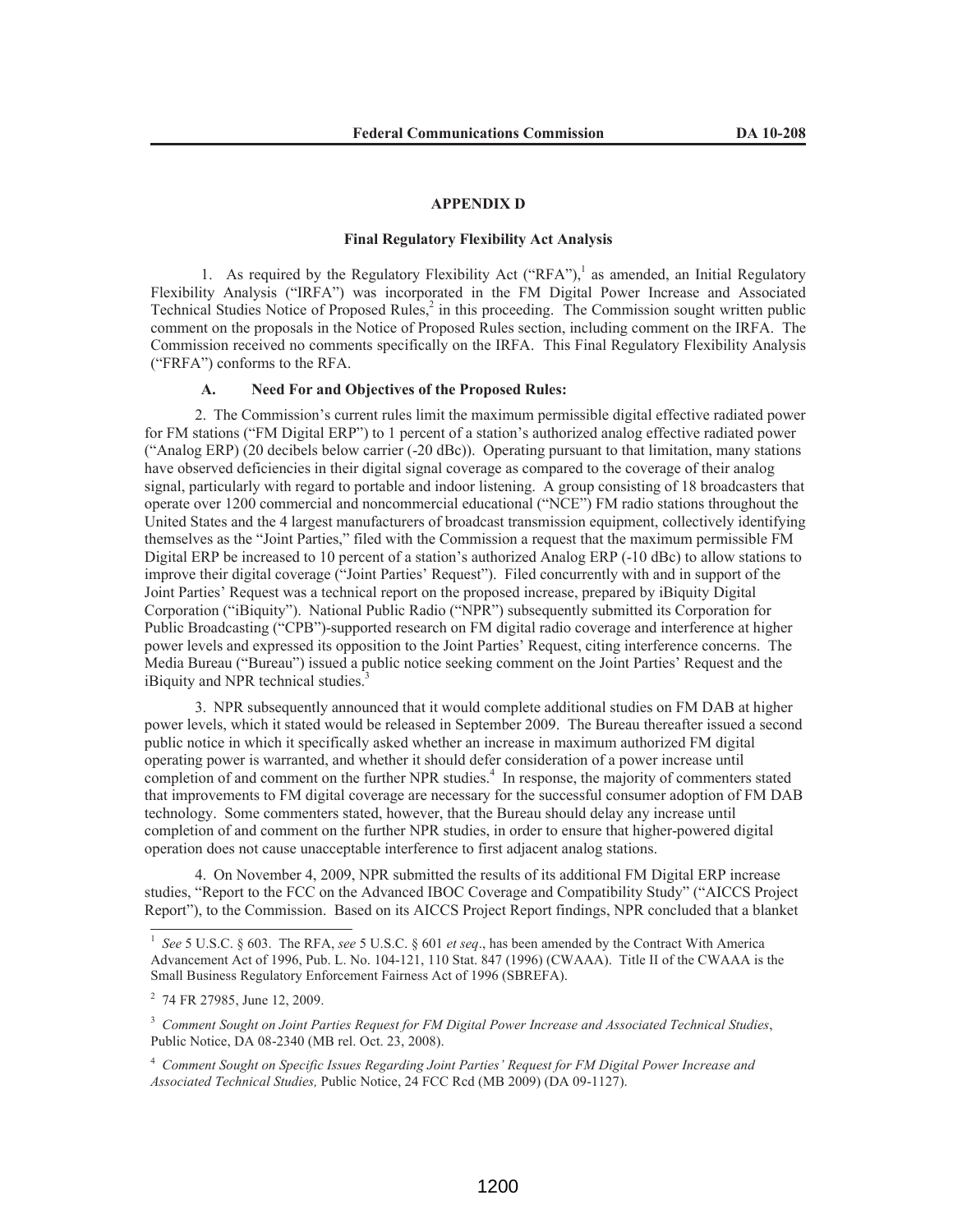6 dB increase in FM Digital ERP (from -20 dBc to -14 dBc) was acceptable for most FM stations, and that using a formula it developed based on its testing, certain FM stations could increase FM Digital ERP up to a maximum of 10 dB (from -20 dBc to -10 dBc).

5. Based on the results of the AICCS Project Report and the five years of generally interference-free FM hybrid digital operations by approximately 1500 stations, the *Order* adopts rule changes to allow eligible authorized FM stations to commence operation of FM digital facilities with operating power up to -14 dBc upon notice to the Commission (licensees of a super-powered FM station must file an informal request for *any* increase in the station's FM Digital ERP). The rule changes will further allow licensees to submit an application to the Media Bureau, in the form of an informal request, for any increase in FM Digital ERP beyond 6 dB. Licensees submitting such a request must use a simplified method set forth in the *Order* to determine the proponent station's maximum permissible FM Digital ERP. In situations where the simplified method is not applicable due to unusual terrain or other environmental or technical considerations or when it produces anomalous FM Digital ERP results, the Bureau will accept applications for FM Digital ERP in excess of -14 dBc. Such an application must be accompanied by a detailed showing containing a complete explanation of the prediction methodology used as well as data, maps and sample calculations. The Media Bureau will evaluate these applications on a case-by-case basis. Finally, the *Order* implements interference mitigation and remediation procedures to resolve promptly allegations of digital interference to an authorized FM analog facility resulting from an FM Digital ERP power increase undertaken pursuant to the procedures adopted in the *Order*. Specifically, if an analog FM station is receiving verifiable listener complaints of interference within its protected contour from FM digital facilities operating with FM Digital ERP in excess of -20 dBc, the licensee of the affected analog FM station must contact the licensee of the station operating the FM digital facilities. Stations are required to work cooperatively to confirm the instances of interference. If the stations fail to reach agreement on appropriate interference remediation measures, the licensee of the affected analog FM station may file an interference complaint with the Bureau.

6. The rule changes adopted in the *Order* balance the pressing need for improved FM digital coverage with the continued need to limit interference to first-adjacent analog stations. The rules will allow an FM station's digital signal to more closely approximate the coverage of their analog signal, improving service to listeners, and provide a detailed mechanism for resolving interference complaints, thus providing regulatory certainty as this relatively new service continues to develop.

## **B. Summary of Significant Issues Raised by Public Comments in Response to the IRFA:**

7. In the IRFA, the Bureau sought comment regarding how small entities would be affected if the Commission were to adopt an increase in maximum digital operating power, whether such adoption could result in the disparate treatment of small entities with limited financial and/or technical resources, and any information on alternative approaches to alleviate any potential burdens on small entities. The Commission received no comments specifically in response to the IRFA.

# **C. Description and Estimate of the Number of Small Entities to Which the Proposed Rules Will Apply:**

8. The RFA directs the Commission to provide a description of and, where feasible, an estimate of the number of small entities that will be affected by the proposed rules.<sup>5</sup> The RFA generally defines the term "small entity" as encompassing the terms "small business," "small organization," and "small governmental entity."<sup>6</sup> In addition, the term "small business" has the same meaning as the term "small

 $5$  5 U.S.C. § 603(b)(3).

 $6\,$  5 U.S.C. § 601(6).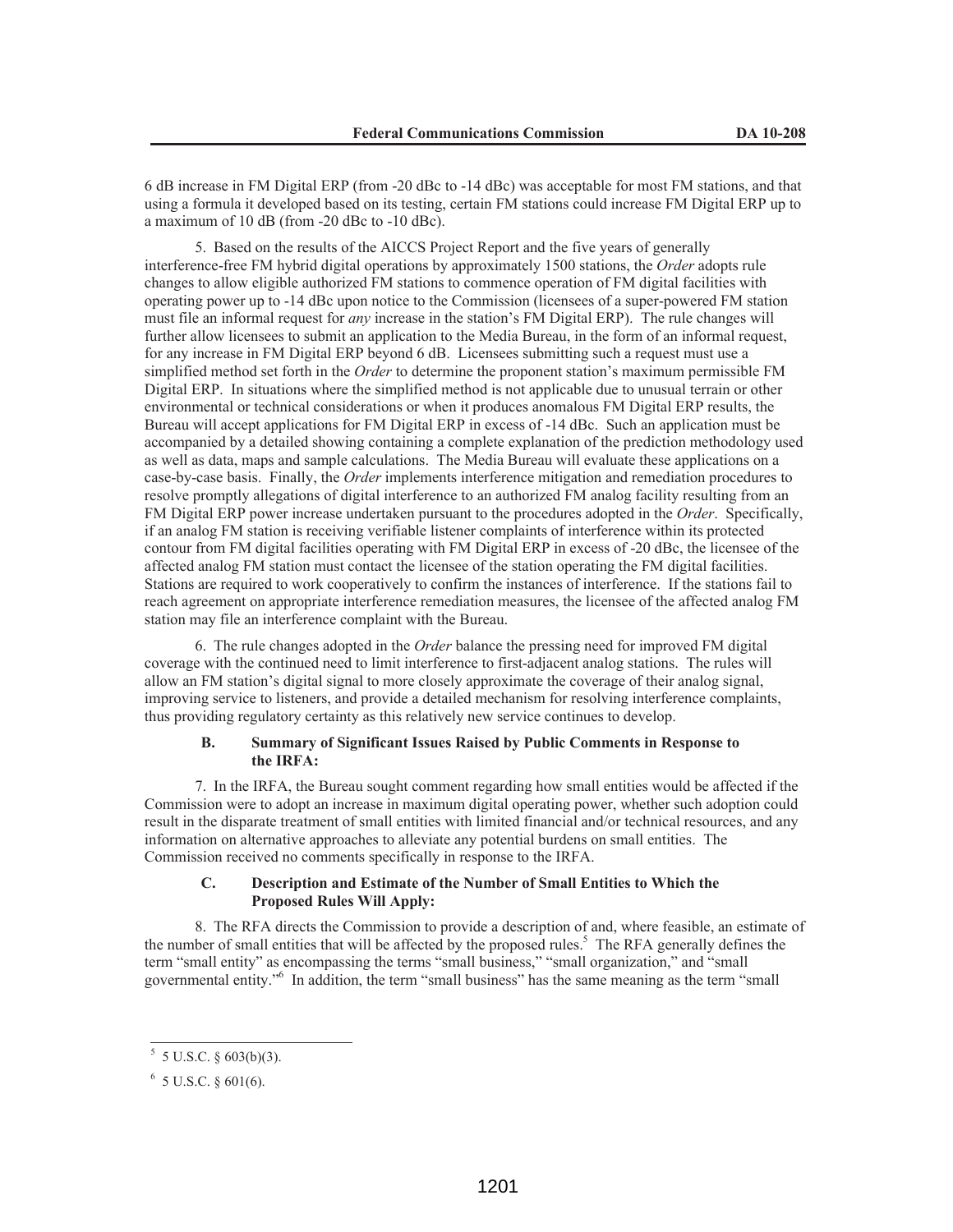business concern" under the Small Business Act.<sup>7</sup> A small business concern is one which: (1) is independently owned and operated; (2) is not dominant in its field of operation; and (3) satisfies any additional criteria established by the Small Business Administration ("SBA").<sup>8</sup> The proposed rules and policies potentially will apply to all FM radio broadcasting licensees and potential licensees.

9. The SBA defines a radio broadcasting station that has \$7 million or less in annual receipts as a small business.<sup>9</sup> A radio broadcasting station is an establishment primarily engaged in broadcasting aural programs by radio to the public.<sup>10</sup> Included in this industry are commercial, religious, educational, and other radio stations.<sup>11</sup> Radio broadcasting stations which primarily are engaged in radio broadcasting and which produce radio program materials are similarly included.<sup>12</sup> According to Commission staff review of the BIA Financial Network, Inc. Media Access Radio Analyzer Database as of February 19, 2009, about 10,600 (96 percent) of 11,050 commercial radio stations in the United States have revenues of \$7 million or less. We note that many radio stations are affiliated with much larger corporations having much higher revenue. Our estimate, therefore, likely overstates the number of small entities that might be affected by our action.

## **D. Description of Projected Reporting, Recordkeeping and Other Compliance Requirements:**

10. The increase of FM Digital ERP as authorized in the *Order* is at the option of the licensee. As noted above, a broadcast licensee may opt not to increase its power and will thus incur no costs. To the extent that a licensee chooses to increase its digital operating power, the associated burdens and costs depend on the nature of the increase. The rule changes will allow eligible authorized FM stations to commence operation of FM digital facilities with operating power up to -14 dBc upon notice to the Commission. The rule changes will further allow licensees to submit an application to the Media Bureau, in the form of an informal request, for any increase in FM Digital ERP beyond 6 dB (or, in the case of super-powered stations, any increase in its Digital ERP). Licensees submitting such a request must use a simplified method set forth in the *Order* to determine the proponent station's maximum permissible FM Digital ERP. In situations where the simplified method is not applicable due to unusual terrain or other environmental or technical considerations or when it produces anomalous FM Digital ERP results, the Bureau will accept applications for FM Digital ERP in excess of -14 dBc on a case-by-case basis when accompanied by a detailed showing containing a complete explanation of the prediction methodology used as well as data, maps and sample calculations.

### **E. Steps Taken to Minimize Significant Impact on Small Entities, and Significant Alternatives Considered:**

11. The RFA requires an agency to describe any significant alternatives that it has considered in reaching its proposed approach, which may include the following four alternatives (among others): (1) the establishment of differing compliance or reporting requirements or timetables that take into account the resources available to small entities; (2) the clarification, consolidation, or simplification of compliance or

 $11$  *Id.* 

<sup>12</sup> *Id*.

 $7\,$  5 U.S.C. § 601(3) (incorporating by reference the definition of "small business concern" in the Small Business Act, 15 U.S.C. § 632). Pursuant to 5 U.S.C. § 601(3), the statutory definition of a small business applies "unless an agency, after consultation with the Office of Advocacy of the Small Business Administration and after opportunity for public comment, establishes one or more definitions of such term which are appropriate to the activities of the agency and publishes such definition(s) in the Federal Register."

 $8$  15 U.S.C. § 632.

<sup>9</sup> *See* 13 C.F.R. 121.201, NAICS Code 515112 (changed from 513112 in October 2002).

<sup>10</sup> *Id*.